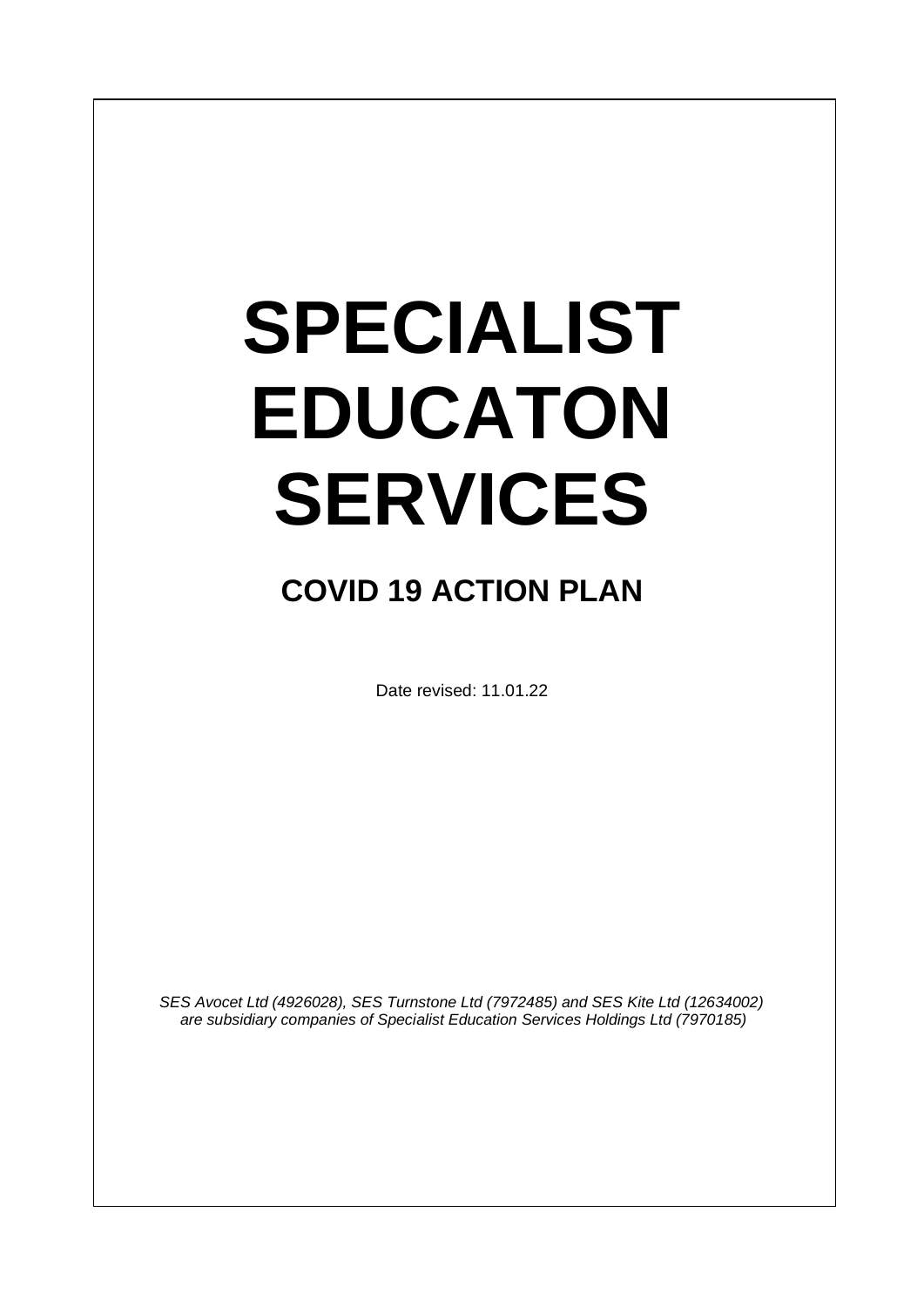# **CONTENTS**

# **PART ONE COVID 19 ACTION PLAN**

| 1              | <b>GENERAL</b> |                                                   | 4               |  |
|----------------|----------------|---------------------------------------------------|-----------------|--|
| $\overline{2}$ |                | PHASES AND STRATEGY                               |                 |  |
|                | 2.1            | Phase 1 – Defend and Avoid                        | 5               |  |
|                |                | 2.1.1 Testing, Isolation and Absence              | 7               |  |
|                |                | 2.1.2 Lateral Flow Testing                        | 9               |  |
|                |                | 2.1.3 Pre-emptive Measures                        | 10              |  |
|                |                | 2.1.4 Vaccinations                                | 10              |  |
|                | $2.2^{\circ}$  | Phase 2 – Establishment Isolation and Containment | 11              |  |
|                | 2.3            | Last Resort: Skeleton Staffing                    | 12 <sup>2</sup> |  |
| 3              |                | STATUS OF PLAN AND ESSENTIAL LINKS                | 13              |  |

# **PART TWO SUITE OF RISK REDUCING MEASURES AND KEY HEALTH AND SAFETY DECISIONS**

|  |  |  |  |  | MINIMISING CONTACT WITH INDIVIDUALS WHO ARE UNWELL |
|--|--|--|--|--|----------------------------------------------------|
|--|--|--|--|--|----------------------------------------------------|

|   | 3.1              | <b>SES Staff Team</b>                                          | 14 |
|---|------------------|----------------------------------------------------------------|----|
|   |                  | 3.1.1 Daily Hygiene Checklist                                  | 14 |
|   | 3.2 <sub>2</sub> | Visitors to the Home                                           | 15 |
|   | 3.3              | <b>Families</b>                                                | 16 |
|   | 3.4              | Activities in the Community                                    | 17 |
| 4 |                  | SUSPECTED OF POSSIBLE INTERNAL INFECTION PROCEDURES            |    |
|   | 4.1              | Provision and appropriate use of Personal Protective Equipment | 18 |
|   | 4.2              | <b>Room Isolation Procedure</b>                                | 18 |
|   | 4.3              | Personal Approach to Ensure as Much Success                    | 19 |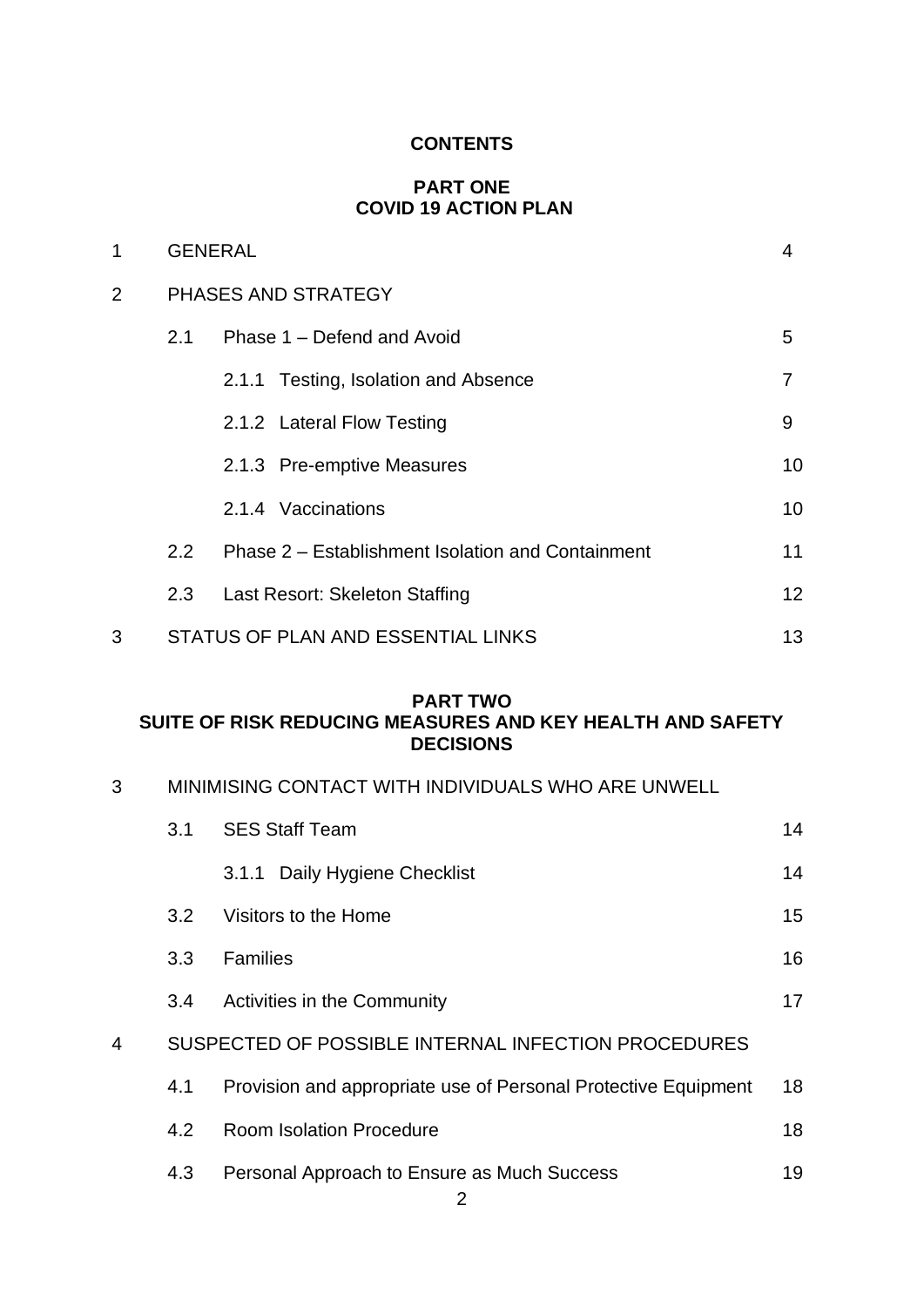|                | 4.4                                           | and Compliance as Possible<br>Deployment Considerations Under Red Alert | 19 |
|----------------|-----------------------------------------------|-------------------------------------------------------------------------|----|
| 5              | SAFEGUARDING CHILDREN AND YOUNG PEOPLE        |                                                                         | 21 |
| 6              |                                               | STAFFING ROTAS AND DEPLOYMENT                                           | 22 |
| $\overline{7}$ | <b>FORMAL EDUCATION</b>                       |                                                                         |    |
|                | 7.1                                           | <b>Remote Learning</b>                                                  | 24 |
| 8              |                                               | <b>EHCP AND LAC REVIEWS</b>                                             | 26 |
| 9              | <b>CASEWORK</b>                               |                                                                         | 26 |
| 10             | REFERRALS AND ADMISSIONS                      |                                                                         | 26 |
| 11             | PHYSICAL HANDLING                             |                                                                         | 27 |
| 12             | PROFESSIONAL DEVELOPMENT AND PERSONAL SUPPORT |                                                                         | 27 |
| 13             | <b>TRAINING AND MEETINGS</b>                  |                                                                         | 27 |
| 14             |                                               | <b>RECRUITMENT AND INDUCTION</b>                                        | 28 |
| 15             | <b>OFFICE TEAMS</b>                           |                                                                         | 29 |
| 16             |                                               | <b>STAFF DEPLOYMENT DECISIONS</b>                                       | 30 |
| 17             |                                               | <b>FURLOUGHING STAFF</b>                                                | 30 |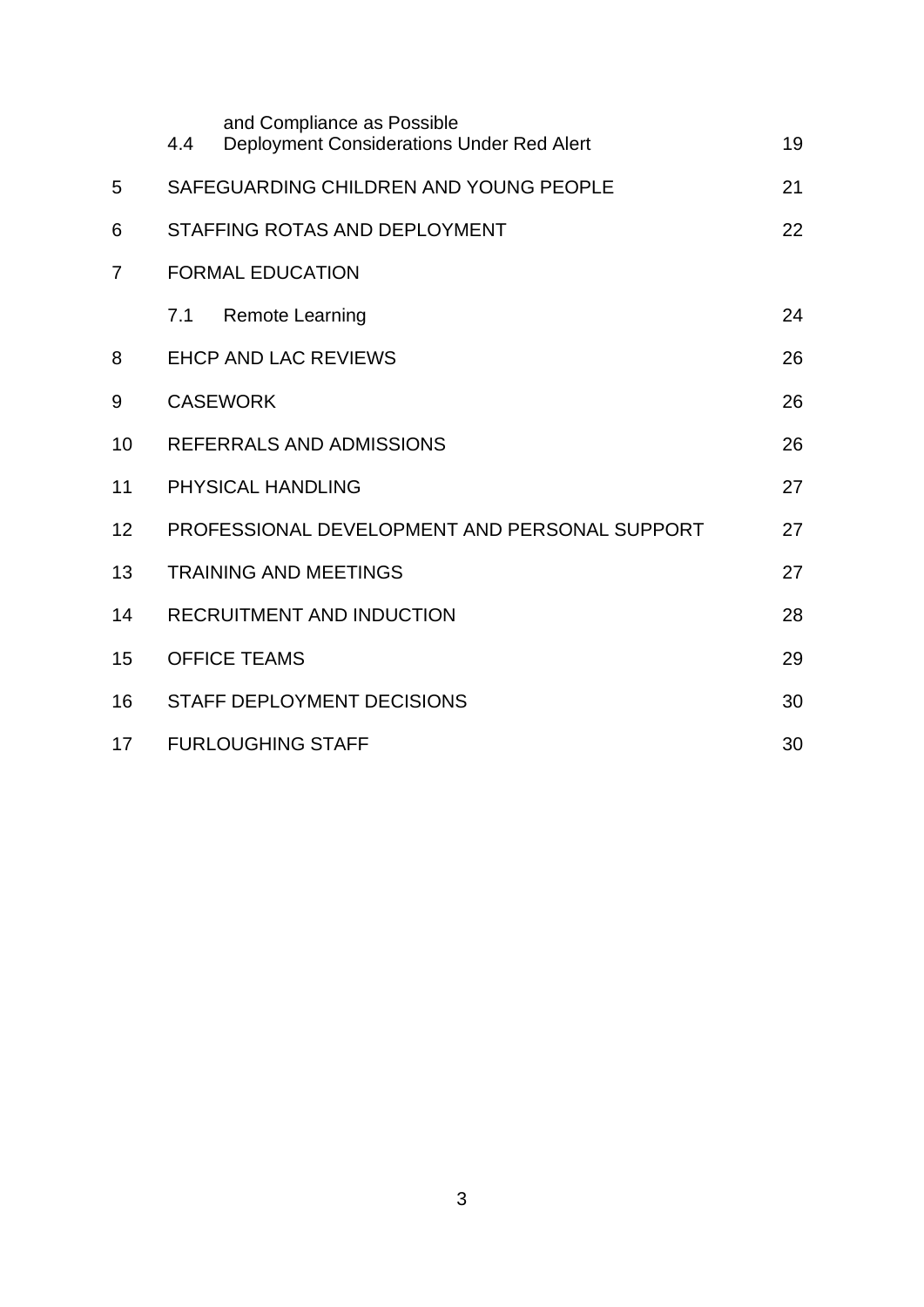#### **SPECIALIST EDUCATION SERVICES: COVID 19 ACTION PLAN** (Including Risk Reducing Measures and Key Health and Safety Decisions)

# **PART 1**

# **1 GENERAL**

Given its rapid spread, the World Health Organization (WHO) has declared novel coronavirus (2019-nCoV) to be a public health emergency of international concern. In planning our response in relation to the ongoing operation of Avocet House, Turnstone House and SES Kite, there is clearly a direct relationship with the scale and unfolding picture at international, national, regional and local levels.

#### **Core Responsibilities:**

- **1. All individuals have a responsibility to their fellow citizens both within and beyond the work place.**
- **2. SES as an employer has a responsibility to ensure as far as is humanly possible its employees are supported in fulfilling (1) above.**
- **3. We have a responsibility for ongoing care and education of the young people for whom placing authorities and families have entrusted in our care.**

This action plan outlines what measures and procedures we can take in order to meet the three core responsibilities outlined above. The strategy of measures and procedures might change as infection levels throughout the SES team and /or the young people progress. **The totality of the principles, procedures and actions identified within this plan outline our SES risk assessment of how best to meet and balance our core responsibilities.** It is a response to an unprecedented and dynamically changing situation and this document reflects this through regular and frequent review as necessary.

Individual staff members need to support SES in establishing whether they themselves are in the high-risk category should they contract the virus. As it is a new virus not everything can be certain, but the advice from medical observation and research so far means older people and people with underlying conditions which means contracting the virus puts them in a position of comorbidity. In medicine, **comorbidity** is the presence of one or more additional conditions co-occurring. Conditions highlighted are diabetes, asthma, lung disease, heart conditions, lifelong heavy smokers may also be vulnerable. This list is not exhaustive. An SES audit took place on the 8 and 9 of March 2020, completed by 12 March 2020. New staff are added as they join SES.

Due to the nature of both Avocet House, Turnstone House and Tower Hill being homes for children and vulnerable young adults, applying social distancing measures between staff and young people has not been feasible to continue delivering appropriate levels of quality care and learning during the pandemic, supported by national guidance from the DfE.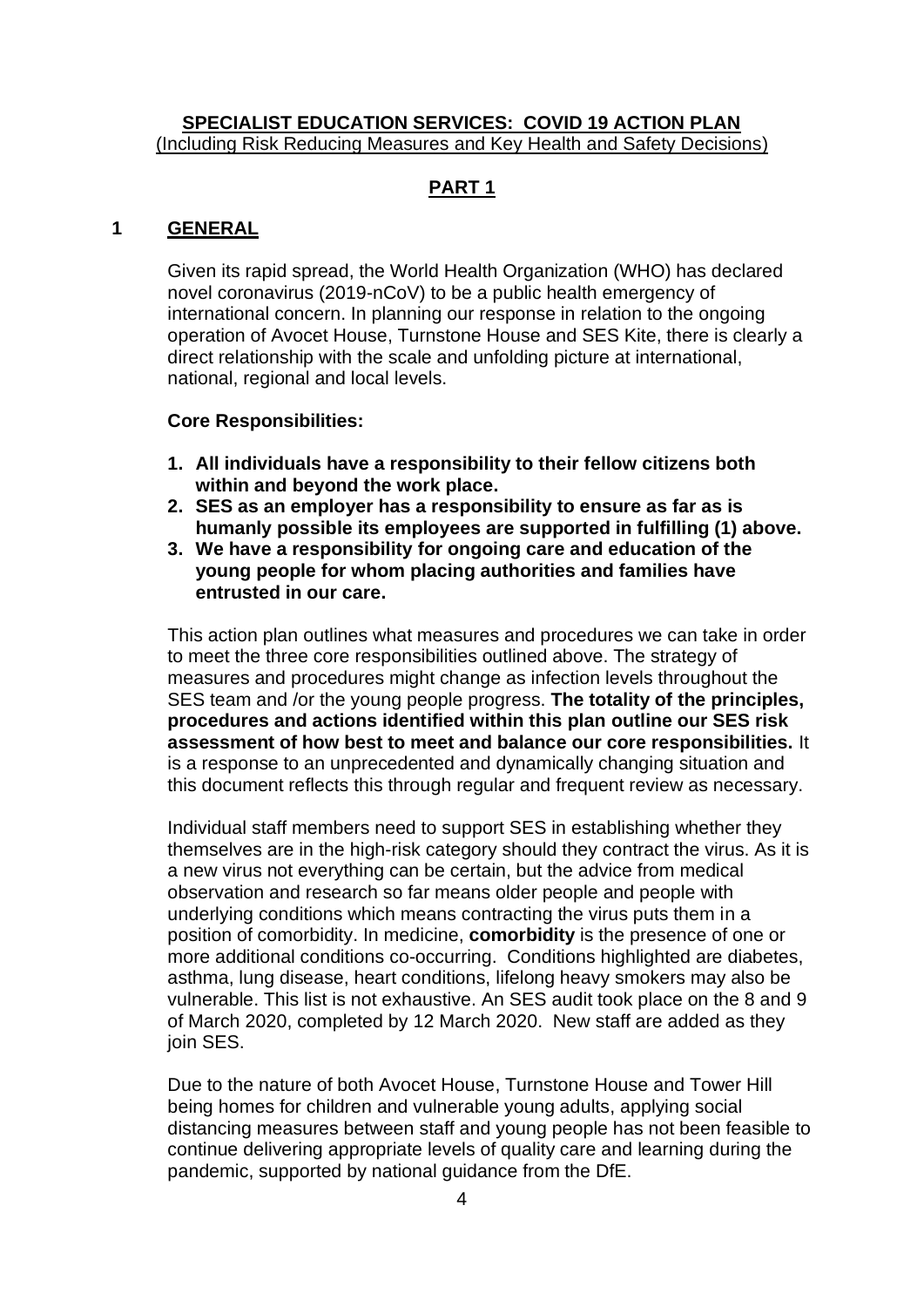The current scientific advice indicates that our staff do not require personal protective equipment, as this is needed by medical and care professionals providing specific close contact care, or procedures that create airborne risk, such as suctioning and physiotherapy, for anyone who has coronavirus (COVID-19), and is displaying symptoms *(see guidance "The use of personal protective equipment (PPE) in education, childcare and children's social care settings, including for aerosol generating procedures (AGPs) – July 2021).*

The safety of all in the employment and care of SES is being managed through sensible and reasonable containment and protection measures that are outlined in this document in order to meet our core responsibilities.

Current scientific advice and guidance indicates that children are less vulnerable and unlikely to get seriously ill if they contract the virus. At this stage the greater risk to the children is the indirect threat of not having appropriate levels of adult care and attention should the deployment of the SES team be so seriously compromised in meeting the core responsibilities 1 and 2. All team members will have loved ones and potentially people they might come into contact with in their lives outside work, therefore if the infection actually gets into one of the establishments then decisions about staff deployment and whether staff should come into work becomes a lot more challenging and complex. The definition of "infection getting into an establishment" is not black and white, but as the only full-time residents are the children the purest form of this threshold being met is the infection of one or more of the children. Therefore, the absolute priority in the first instance must be to keep the infection out as long as is humanly possible.

# **2 PHASES AND STRATEGY**

#### 2.1 PHASE 1 – DEFEND AND AVOID

The following are the collective strategies we must all employ in order to achieve the stated primary objective of keeping the infection out of the establishments.

Both establishments as of 9 March 2020 moved to Amber alert as described in point 21.1 under the "Enhanced Infection Control Procedures" outlined in the Health and Safety Policy document. This will be bolstered both within the house and Learning Centre environments by the Heads of Education and the Registered Managers facilitating and leading the teams in agreeing robust, regular and systematic cleaning and wipe down procedures for the respective buildings. This will be reflected on monitoring sign off sheets. Such procedures will be documented and available within each establishment.

Clear enhanced hygiene routines have been communicated and established (see Part 2 of this document for further detail).

The Heads of Education and Registered Managers will continue to deliver an agreed structured educational package to all the children, covering the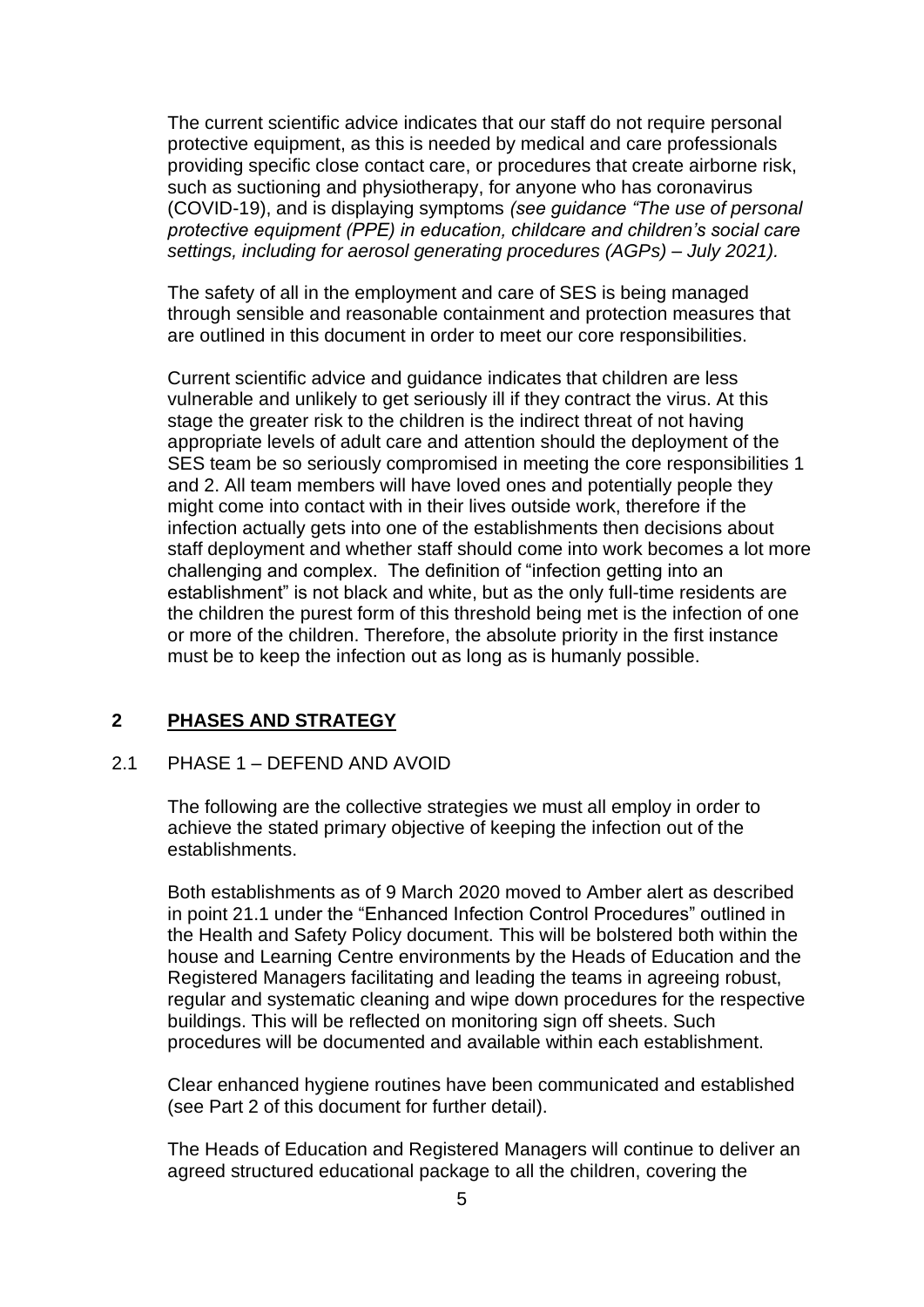information children need to know about Covid 19, their own responsibilities in respect of infection control, general infection control and be informed of aspects of this plan such as potential changes in routines, together with changes in staff deployment.

The administrative team maintain a visual spreadsheet to record the health status of each individual staff team member which will be the primary tool and source of information from which managers can plan the deployment of the team. The spreadsheet will be reviewed and where necessary updated on a daily basis, shared with all senior managers once per week. This will be coordinated by the Registered Manager, or in their absence, Head of Care. The spreadsheet will have a rag status as follows:

# Green

• Not infected, no symptoms and no immediate known recent contact with an infected person (e.g. beyond self- isolation / 10 day period)

# Amber

- Have symptoms of any kind in relation to Covid 19.
- Have been in contact with anybody family member or otherwise who has recently been diagnosed with the pandemic strain.
- Has a known indirect link, i.e. son or daughter's friend whose house they have recently been playing at has contracted the pandemic strain. The degree and nature of this can only be judged on a case by case basis. Staff members need to contact senior colleagues and give the full context in order to assist the process of whether the occurrence meets an amber threshold.
- Through Track and Trace receive notice that you have been in close contact with somebody who has been infected (if this is through the T+T app subsequent discussion may allow a staff member to remain at green).

# Red

• Has been tested and confirmed as infected and therefore infectious.

#### Yellow

• Have been infected and is now clear of illness and symptoms for period of at least 10 days

All employees who test positive for covid will be paid in full in line with the SES Staff Attendance policy. Absence will be tracked and counted as part of the standard sick pay allowances. The SES Principal, in consultation with the Directors, will have discretion for exceptional circumstances on a case by case basis.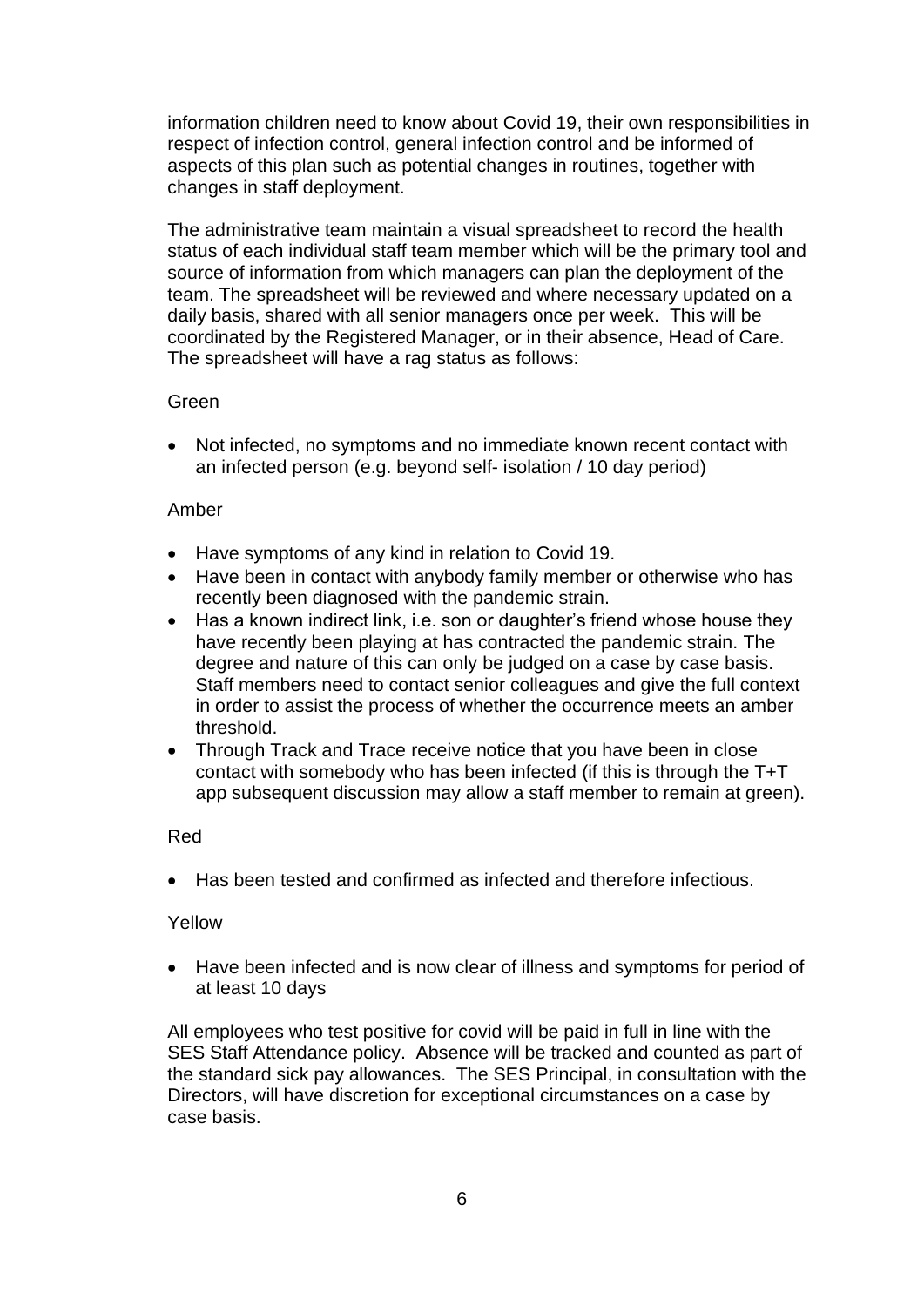From 16 August 2021, vaccinated employees will no longer be required to self isolate if they are deemed a close contact and will be expected to work directly within their setting; this will be supported by an initial PCR test and subsequent Lateral Flow Device daily testing (see section 2.1.1.). Self isolation will not be eligible for the company sick allowances, with Statutory Sick Pay available only for these circumstances.

For absence related to enforced circumstances due to child care because schools or nurseries close, we would naturally expect SES workers would be exploring all ways to share the load with partners and extended family wherever possible. Senior leaders have the discretion to decide on how SES would support staff in this situation.

Where a member of staff wishes to go abroad on holiday this must be authorised by SES in advance. The staff member must understand the potential risk that if the countries travel status changes whilst they are away, resulting in a period of imposed quarantine on their return, they would not be paid as normal for these two weeks. The additional time would be either unpaid absence or additional annual leave.

#### 2.1.1 Testing, Isolation and Staff Absence

If a staff member (or a member of their household) develop any of the key common symptoms for coronavirus they must alert the Duty Deputy Care Manager (or Head of Education for Learning Centre) **immediately.** The DCM (or Head of Education) must then liaise directly with either the Registered Manager, SES Principal, SES Deputy Principal or Operational Director to decide on appropriate action.

The current symptoms are:

- **A high temperature (37.8 degrees and above)**
- **A new, continuous cough**
- **Loss or change to your sense of smell or taste**

Whilst awaiting their PCR test result the adult must stay at home; a child must remain in their bedroom within the establishment.

On receipt of their test result they must immediately alert the senior colleague of the outcome.

• If the test is positive then that will form the sicknote that entitles them to be paid in full in line with the SES Staff Attendance policy. Internal SES attendance panels will keep longer term absence under review for employees who are affected beyond 10 days. The staff member will follow the guidance of the health professionals who are caring for them, who will also be the key people to sign them off as being well and clear of the virus.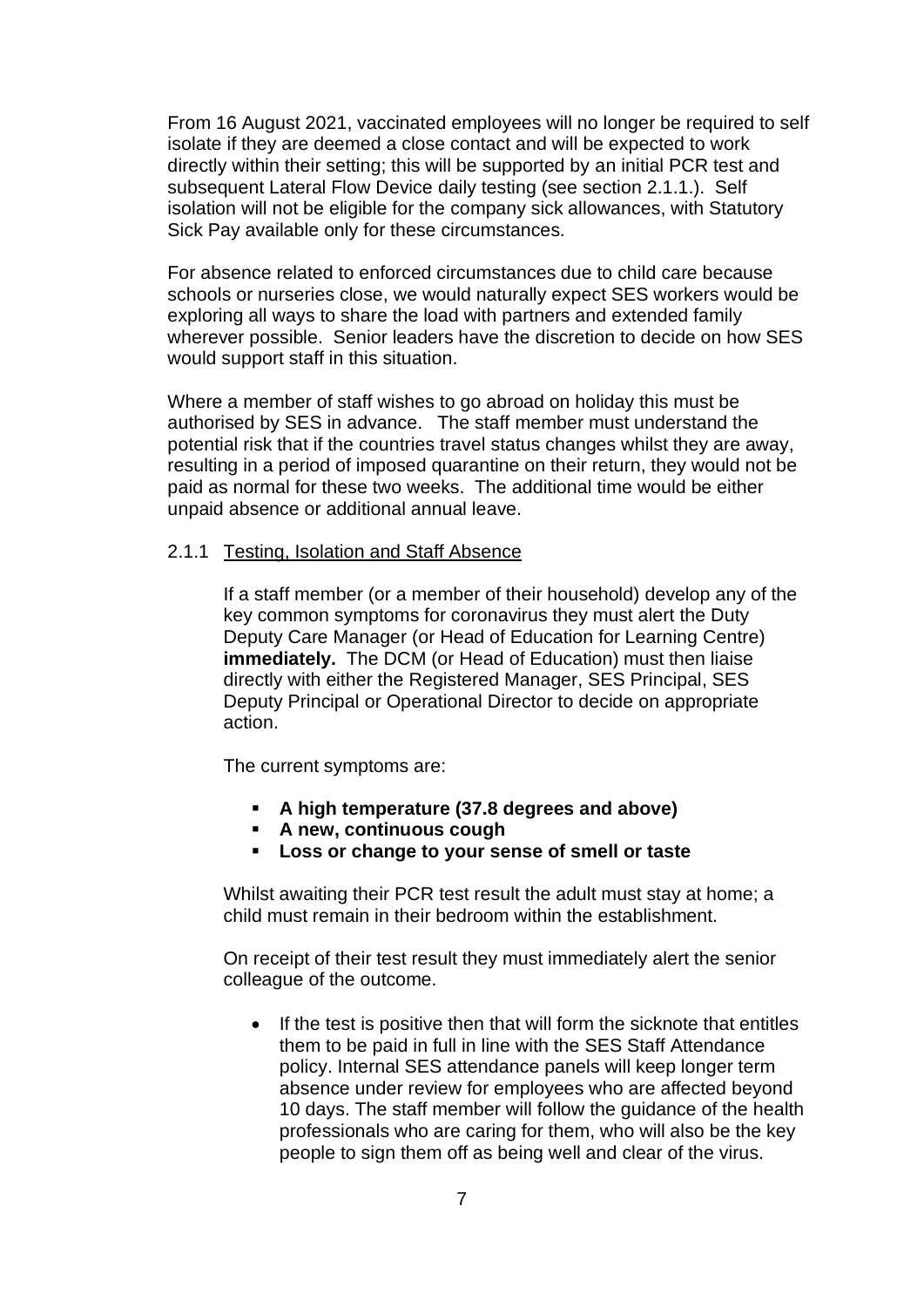- The minimum period of absence will either be ten days from the onset of symptoms, or seven days for employees who return negative lateral flow tests on days 6 and 7 of their isolation. If employees remain positive after day 7, they must complete two consecutive daily negative lateral flow tests before returning, with the maximum period remaining as ten days.
- If they are tested and it is negative, staff should liaise with senior colleagues who will assess the circumstances, taking all contextual information into account regarding the timing of a return to work.

Staff with a positive test followed by a period of recovery, will be recategorised to yellow.

The NHS Track and Trace Service was launched on Thursday 28 May 2020. There is also the NHS Track and Trace app and SES expect all staff to download this app in order to:

- a) To improve and secure the data available to prevent cross infection and / or infection with SES establishments
- b) To support the national effort.

The Track and Trace Service has two routes for contacting adults. If a staff member receives direct communication from the Track and Trace Service identifying they have been a close contact, this will result in a legal requirement to self isolate for the days specified unless they are fully vaccinated.

Fully vaccinated staff will not need to self isolate and will be expected to continue working onsite, taking an initial PCR test (there is no need to isolate whilst awaiting the test result) followed by daily lateral flow testing to confirm they are fit, healthy and free of infection. If they subsequently display symptoms or receive a positive LFD test, they will be required to take a PCR test to ascertain if they are infectious and need to self isolate for ten days (taking LFD tests on days 6 and 7 onwards as above to end isolation early).

If the adult receives a notification through the Track and Trace App, this is advisory only. In all circumstances where this occurs, the adult must discuss their circumstances with a senior colleague (Principal, Deputy Principal, RM or HoEd) who may decide to overrule the notification and instead implement daily lateral flow testing. This applies to both vaccinated and unvaccinated staff.

Any older children who get an alert through the Track and Trace App (16 – 18 years only) will need to immediately speak with an adult who can liaise with a senior colleague as above to clarify next steps.

2.1.2 Lateral Flow Testing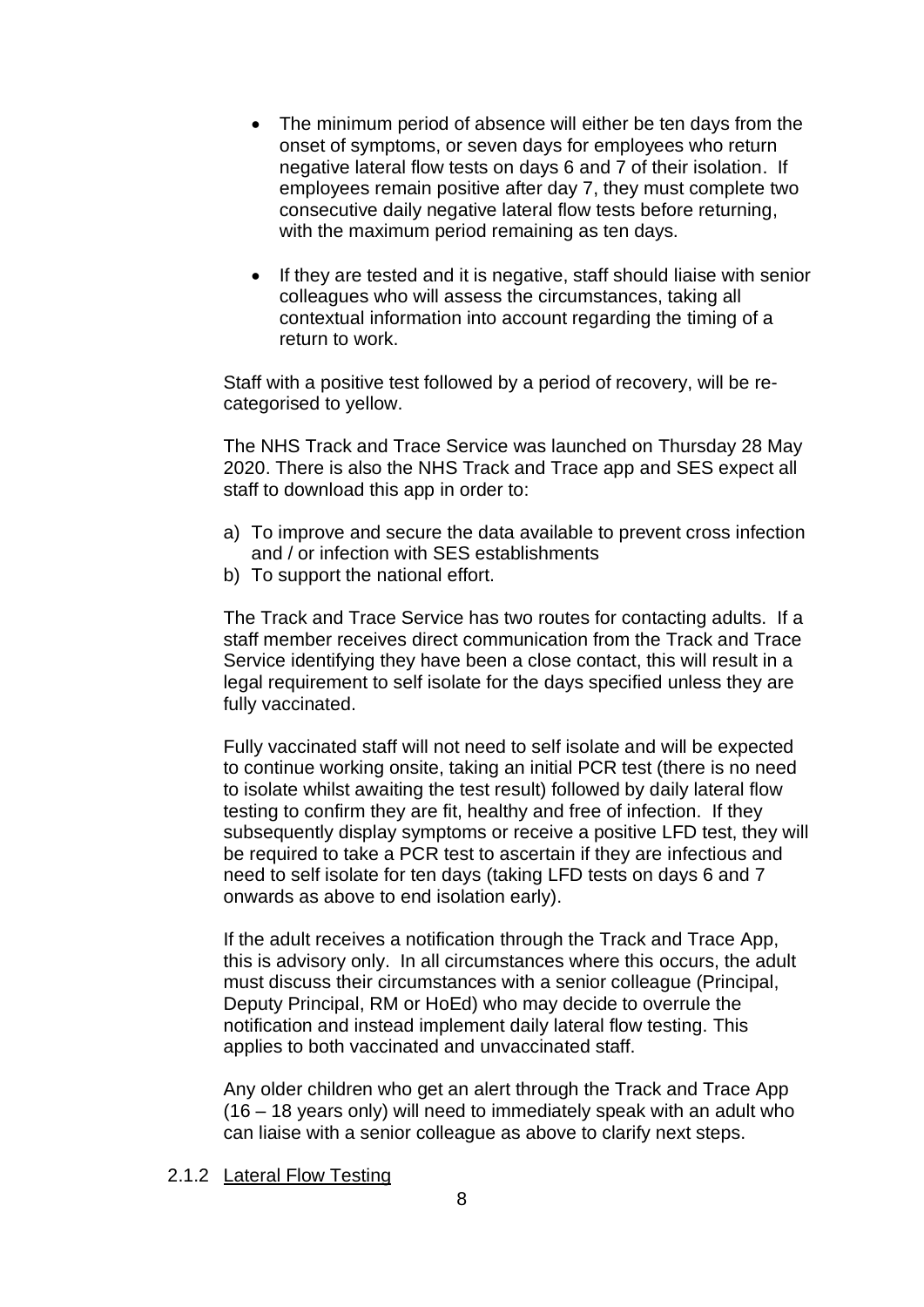SES implemented lateral flow testing for asymptomatic cases for both the workforce and children from the 11 January 2021, testing every member of the team once per week, as well as those children who feel confident to participate. Full staff training was provided to meet the requirements for mass testing set by the DfE. Each site was monitored weekly by the Operational Director or SES Principal as part of an overall quality assurance management plan.

From 8 March 2021, SES introduced home lateral flow testing for all staff, with children participating from 15 March 2021.

Due to the emergence of the omicron variant, all SES staff must currently test before coming on site and upload the result onto the Government website. Each individual member of staff must maintain a copy of their test results for a minimum four week rolling period; the results email will not need to be sent to the main office. Staff who are sleeping in must complete a lateral flow test on a consecutive day they are in an SES establishment. Senior managers reserve the right to request an opportunity to view the member of staffs LFD test results. Previously infected staff must continue to test daily, if they receive a positive result this must be discussed with a senior manager.

If the staff member tests positive using the LFD test, they must notify the Duty DCM (or Head of Education for Learning Centre), **prior** to uploading their result to NHS test and trace. The DCM (or HoEd) will alert a senior colleague as in section 2.1.1. The staff member will need to self-isolate and arrange a PCR test immediately. Once they receive the result of this test they will need to liaise with their identified senior colleague to discuss next steps.

In the event of two void LFD tests they must also arrange a PCR test and contact the Duty DCM or Head of Education for Learning Centre), who will alert a senior colleague as in 2.1.1. Training and guidance were issued to staff teams in the week commencing 1 March 2021. Details of the home testing plan and LFD onsite testing are available separately.

Increased Lateral Flow Testing for asymptomatic cases provides a further layer of protection against the transmission of coronavirus within SES.

Learning Centre staff must complete two lateral flow tests before returning to work following any holiday period.

Any vaccinated staff who are contacted by track and trace, or who knowingly have been in contact with a positive case, will be expected to test daily for the full ten day duration from the confirmed close contact in order to continue working in line with the expectations of SES.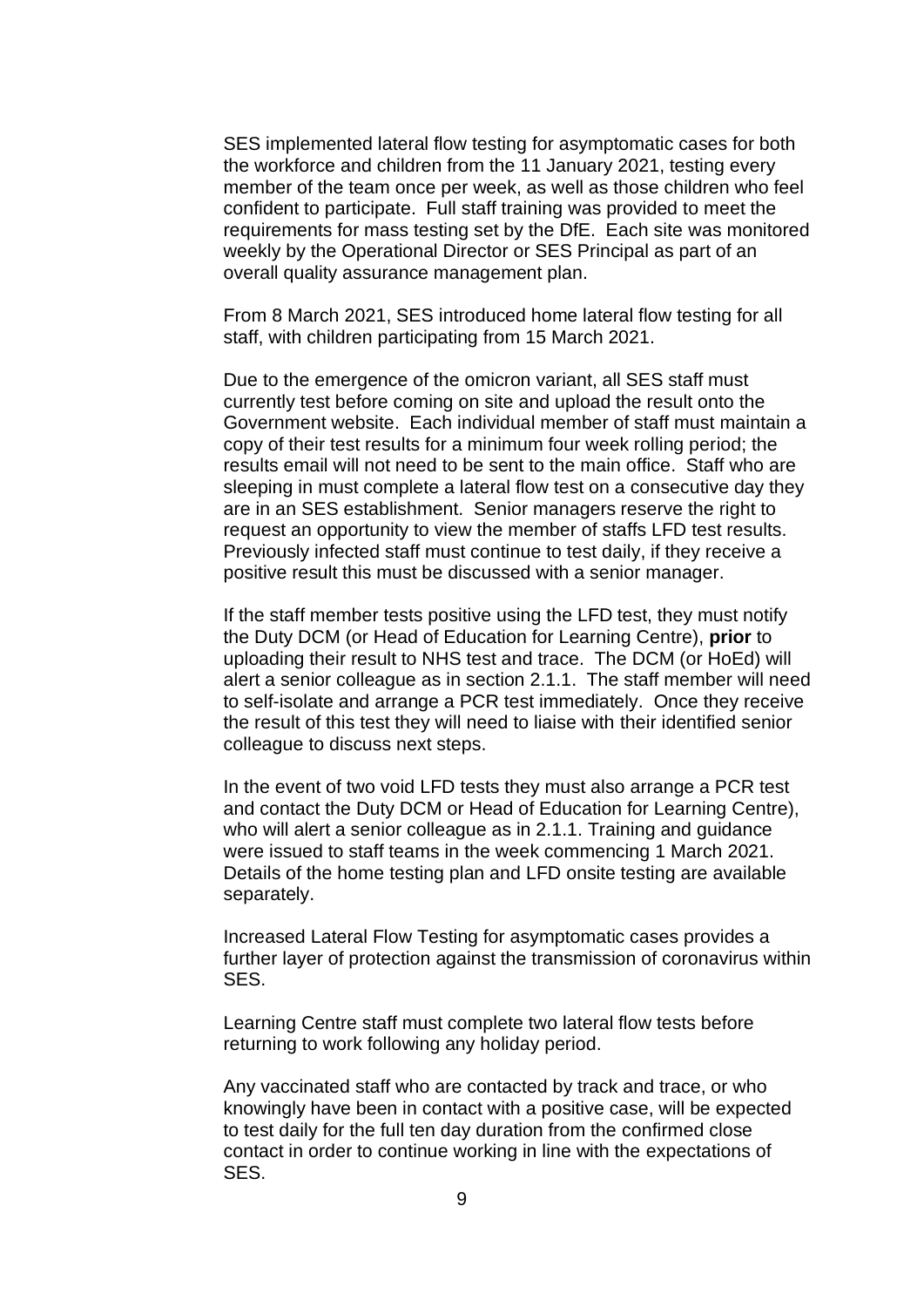# 2.1.3 Pre-emptive Measures

There are some pre-emptive measures that can be taken in respect of structural operation and deployment that can be implemented at any point of choosing. For example**,** limiting the number of people coming to and from the establishments and vetting those that do. The timing of this will be very much influenced by the levels of risk being indicated by the unfolding international, national, regional and local situation, or in response to an outbreak in the setting.

The following are possible strategies, some of which have been previously implemented:

- Vetting question leaflet for visitors (week of 9 March 2020)
- SES not authorising any holiday leave to any identified travel 'hotspots' as defined by the government and available on the government website (As of 20 May 2021)
- Purchase of infra-red forehead temperature readers (and additional tongue / ear thermometers to take second reading if any doubt exists)
- Greater discerning examination of visits and trips out in relation staff and young people activities, considering local covid alert level (for extended distance visits to be approved at Head of Education and Reg Manager level).
- Collapsing of the Learning Centre timetable and pooling of the teams.
- Children for whom it is possible to spend a period of time at home to go home (possible: Turnstone; ET, MCH; Avocet BB, HJC and MO)
- Consolidation of remaining children in one place (Turnstone House, with ensuite facilities). Pooling of the teams and provision of Avocet House building for infected or potentially infected staff to stay, keeping families and loved ones of staff members protected.
- The right to cancel any annual leave

All of the above may be used as pre-emptive and responsive strategies, but they are almost certain to be responsive strategies employed during phase 2. The full suite of risk reducing measures are contained in part two of this action plan.

# 2.1.4 Vaccinations

All SES staff have been offered Covid 19 vaccinations through the Norfolk and Waveney NHS. Uptake has been high and over 95% of staff have received both doses of the vaccine. Any newly recruited staff will be asked about their vaccination status and provided with an NHS contact to facilitate a vaccine at the earliest opportunity, preferably before commencing employment.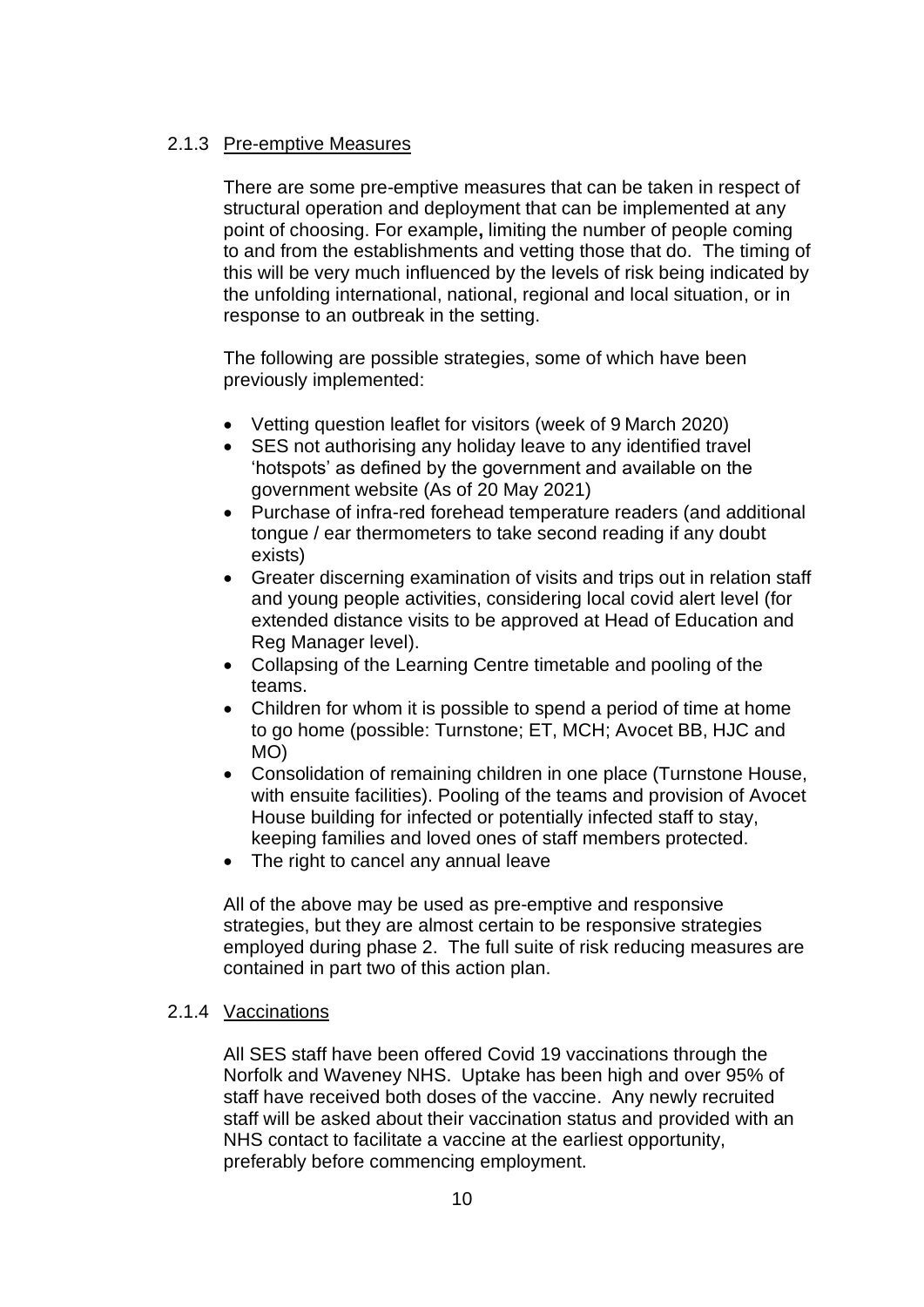Once eligible, all SES staff should ensure they receive the booster vaccine, and alert the office once this has been completed. As of 16 August 2021, all staff will only receive company sick pay for direct and confirmed cases of covid 19 illness affecting the staff member. Periods of self- isolation due to being in contact with confirmed cases, however this arises, will not be supported through SES sickness allowances, with only Statutory Sick Pay available. Unlike vaccinated staff who will be expected to continue working, unvaccinated staff will legally be required to self isolate and SES cannot allow them to enter the premises.

# 2.2 PHASE 2 – ESTABLISHMENT ISOLATION AND CONTAINMENT

If there is a case of infection of one of the young people then the establishment is, as described in the health and safety policy, on red alert and red alert procedures. In the first instance, as far as is possible, the isolation procedures as described in part 2 of this document should be implemented for that young person and maintained for as long as possible because it is in the height of the illness that the patient will be most infectious.

However, as the suggested isolation period for an individual and household is 10 days, which is a significant period as compared with some virus' then we have to contemplate that given the needs and presentation of most of our young people that isolation for the full ten days may not be a realistic option. We would only know that at the time. Equally, we also have to contemplate that once one young person is infected within the household then it is possible that others are already infected and it may be unrealistic to contain the spread within the household even with the strictest adherence to hygiene and prevention measures.

If this proves to be the case then our priorities might need to change and our duty is to contain within the establishment. To best achieve this the deployment criteria may actually change according to circumstance.

With the changes in self isolation rules from 16 August 2021 our staff teams will almost certainly be able to enter and leave the premises in a situation where a child becomes infected. This is a significant change to the red alert guidance issued in previous SES Covid Action plans. The emergence of the omicron variant has created a level of uncertainty. Therefore the 48 hour initial window for senior staff remains an important factor in planning how to deploy staff in extreme and challenging circumstances. The window is for managers to plan and liaise with colleagues, Norfolk LOMC and PHE about next steps. Although not currently relevant, 'deployment considerations under red alert' remains a key part of this action plan, especially if rules on isolation change in the autumn and winter periods (see Part 2 for the additional guidance).

If two children and staff test positive within a 10 day period, the SES Principal (or delegate), will contact the Local Norfolk Outbreak Management Centre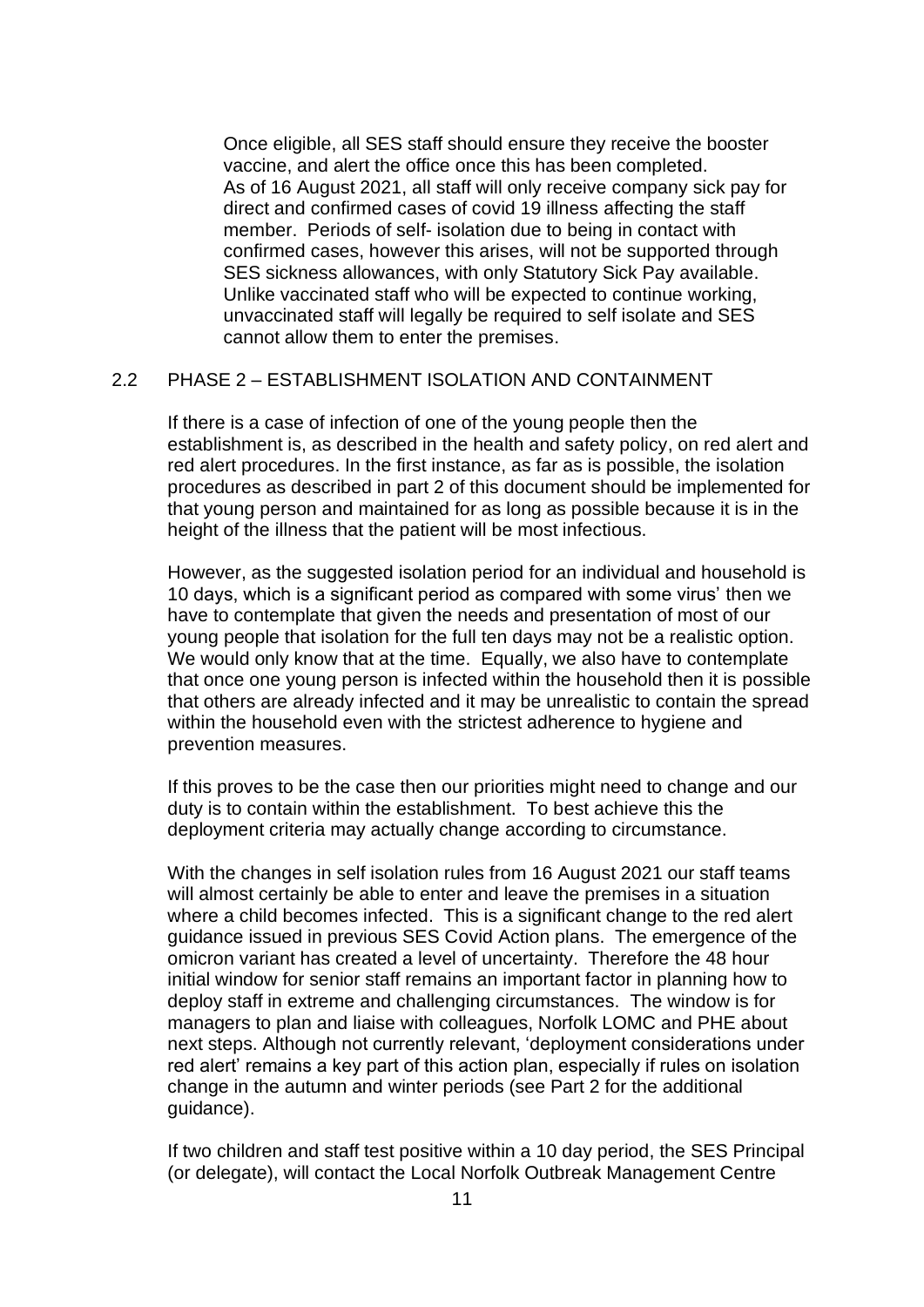(01603 223219 / [phnnorfolkomc@norfolk.gov.uk\)](mailto:phnnorfolkomc@norfolk.gov.uk), DfE Helpline (0800 046 8687) and Public Health England (0300 3038537 / eoe.crc@phe.gov.uk) for discussion and guidance. The first point of contact will be the Norfolk LOMC. If a child or member of staff are admitted to hospital, the SES Principal (or delegate) must contact the DfE on 08000468687 (option1). In both of these circumstances, SES would review their risk reducing measures immediately within the 48 hour window, with enhanced cleaning, daily staff testing and allowing visitors to any site being paramount considerations.

Adults in the clinically extremely vulnerable (CEV are no longer advised to shield (as of 1 April 2021) and will need to discuss their personal circumstances with the Head of Education, Registered Manager, SES Principal or SES Deputy Principal to ensure an individual risk assessment is agreed to enable them to fulfil their role. Additionally, staff in the clinically vulnerable category are able to work. However, should we enter a situation where we are in phase 2, direct deployment of these adults with young people would be immediately reviewed.

#### Preparation of young people for Phase 2 scenario

Both Registered Managers have led on a consultation with each individual young person, to establish what would help them adhere to a ten day isolation should they develop symptoms. The outcome of those consultations can be found as a separate file "Covid 19 Self Isolation plan" on the network alongside the existing daily care.

#### Personal Protective Equipment (PPE)

Each establishment has a supply of PPE in the form of aprons, gloves, head shields and masks. PPE would only be used in the course of the direct care of an infected, or suspected infected young person, in line with the guidance *"The use of personal protective equipment (PPE) in education, childcare and children's social care settings, including for aerosol generating procedures (AGPs) – July 2021".*

All staff have been sent clear communication outlining how SES will respond to young people who are infected (see copy in part 2 of this action plan), 'Suspected or possible Internal Infection Procedures'. This included a weblink to an NHS training video in respect of the use, donning and disposal of PPE. A supply of disposable masks will be made available for all staff to use where required as a mandatory rule, when accompanying children or performing duties on behalf of SES.

# 2.4 LAST RESORT: SKELETON STAFFING

We have already referred to quite radical strategies of suspending Learning Centre operation and consolidating the teaching and care teams as well as consolidating onto one site and with that the consolidation of both the Avocet and Turnstone teams.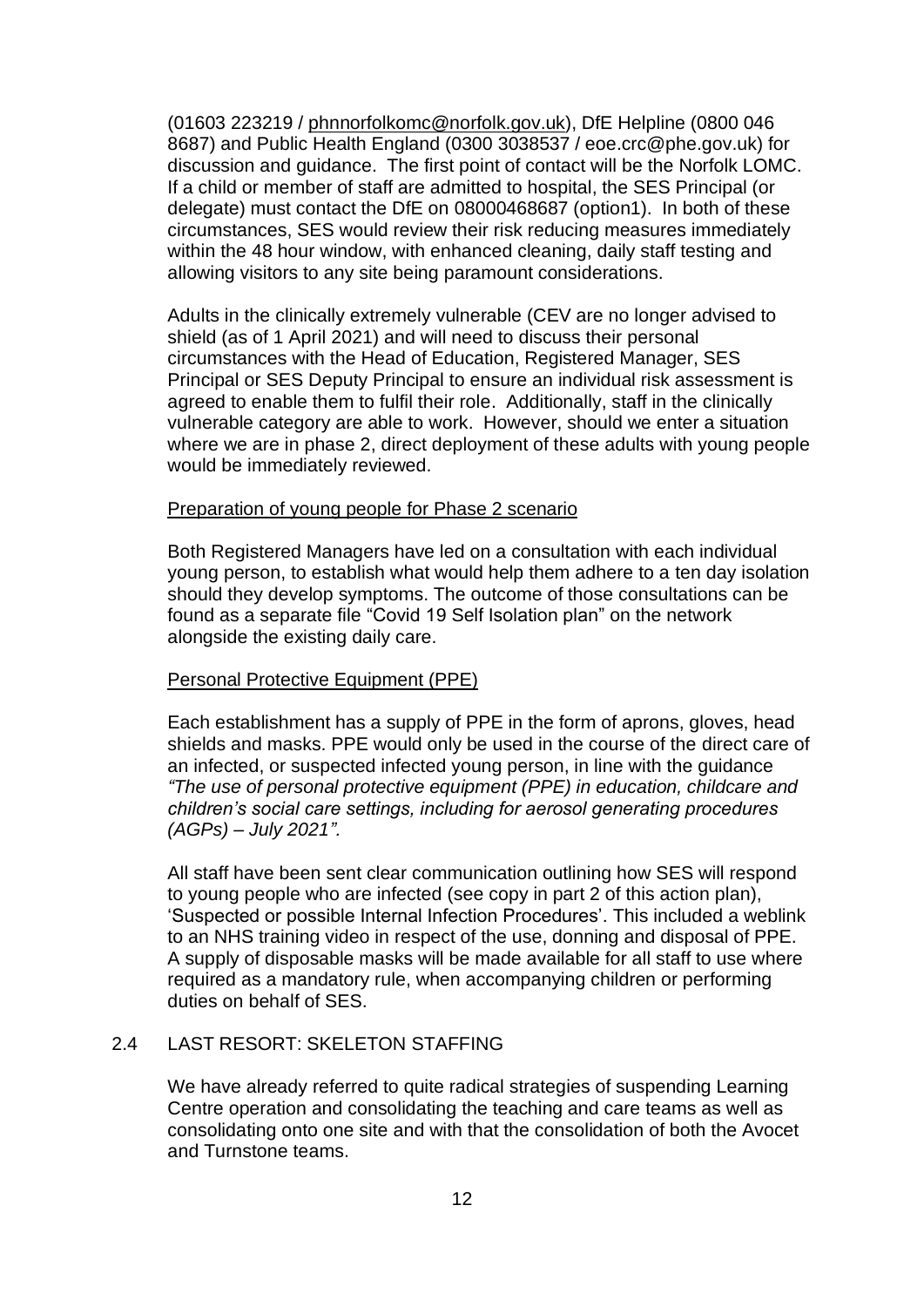We do also have to consider that irrespective of all the measures employed above that there could be a situation in one establishment, both or even when consolidated that we cannot deploy staff to the usual day to day levels that we enjoy. Clearly with all our own resources exhausted we would inevitably be in the hands of others (Most likely, placing authorities) for support. It's highly unlikely that they will have any solutions and it maybe that continuing to run with much reduced staffing may be the least of all evils. Clearly in such circumstances we would do our level best to ensure that children are kept safe and cared for but the truth and reality is that safety and care would be potentially significantly compromised compared with our normal service provision. Draft letter(s) are prepared that would be sent to each placing authority alerting them to this fact. As such they would have to make their own assessment of on balance of risk how that sits for them as compared with any alternatives they wish to explore.

# **3 STATUS OF PLAN AND ESSENTIAL LINKS**

This action plan is current from **11 January 2022**. It was first created on 13 March 2020, with regular updates issues to the staff teams. The situation is fast moving and this plan will changed accordingly as necessary. The following are useful web links to sites with advice:

[https://www.gov.uk/government/topical-events/coronavirus-covid-19-uk](https://www.gov.uk/government/topical-events/coronavirus-covid-19-uk-government-response)[government-response%20](https://www.gov.uk/government/topical-events/coronavirus-covid-19-uk-government-response)

<https://www.nhs.uk/conditions/coronavirus-covid-19/>

# **PART 2**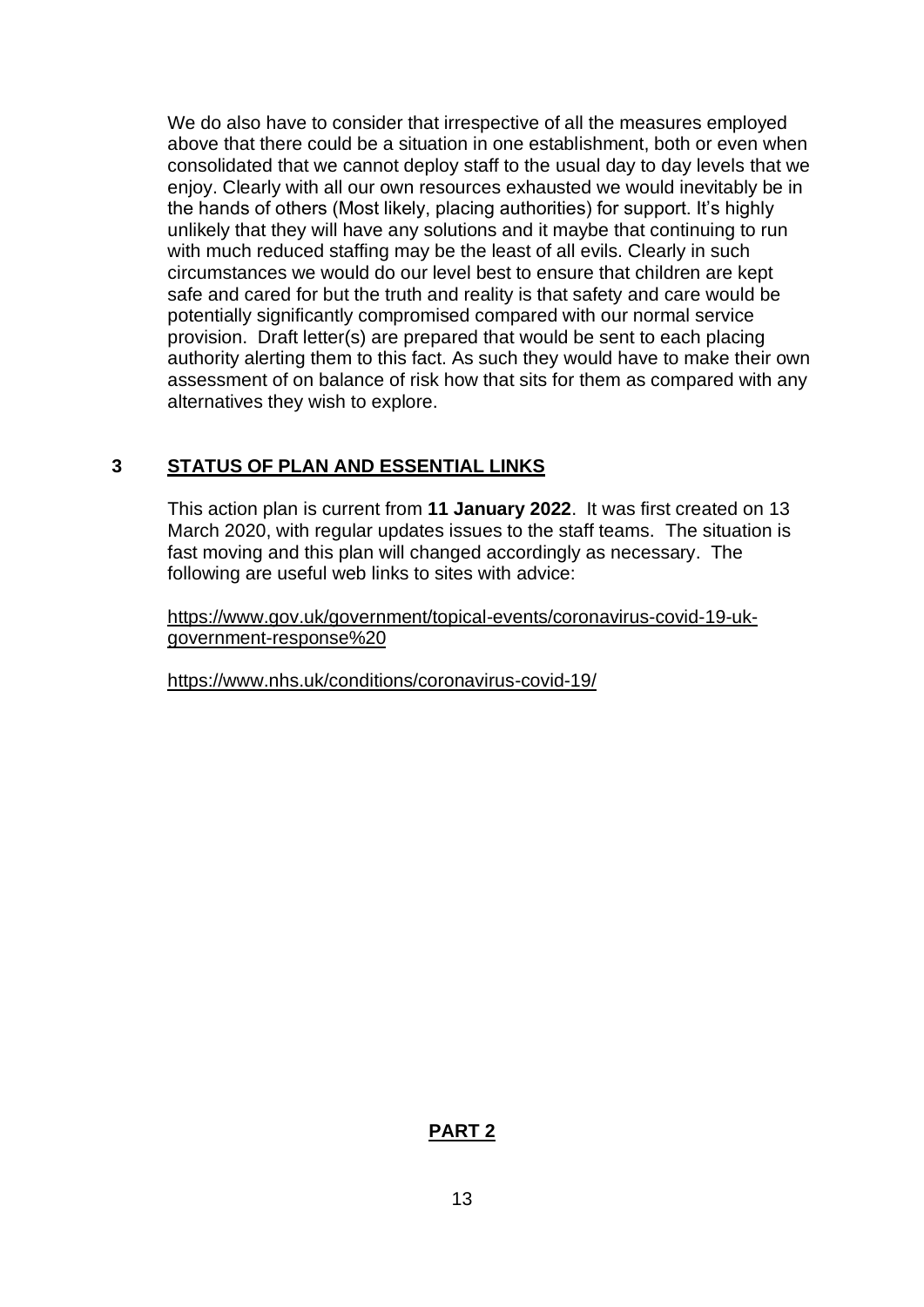# **SUITE OF RISK REDUCING MEASURES AND KEY HEALTH AND SAFETY DECISIONS**

*The following decisions, procedures and processes are reviewed on a regular basis by the Director, Operational Director, SES Principal and SES Deputy Principal. All senior leaders input to review, updates and required changes through planned SMT meetings. These have taken place on 6 and 20 April 2020, 11 and 26 May 2020, 1, 9 and 22 June 2020, 06 and 20 July 2020, 03 and 17 August 2020, 1, 14 and 28 September 2020, 19 October 2020, 3 November 2020, 1 December 2020, 5, 12 January 2021, 4, 26 February 2021 and 2, 16, 23 March 2021, 4 May 202, 22 June 2021, 14 July 2021, 30 November 2021,29 December 2021 (Directors and SES Principal only) and 11 January 2022.*

SES have fully considered and implemented the 'System of Controls: protective measures' in line with current national guidance – *"COVID-19: guidance for children's social care services January 2022", "The use of personal protective equipment (PPE) in education, childcare and children's social care settings, including for aerosol generating procedures (AGPs) – July 2021" and SEND and Specialist Settings: Additional Covid 19 Operational Guidance January 2022).*

Public Health England (PHE) advise that the way to control the virus is the same, even with the current new variants.

# **3 MINIMISING CONTACT WITH INDIVIDUALS WHO ARE UNWELL**

# 3.1 SES STAFF TEAM

As outlined in part one of this action plan, all staff have a responsibility to **immediately** alert the Duty Deputy Care Manager (or Head of Education for Learning Centre staff) if they develop any of the key common symptoms for coronavirus, arrange a test and follow the guidance within phase 1 – defend and avoid.

Every staff adult must have their temperature checked on arrival to either site, and sanitise their hands. All members of staff must ensure they complete a lateral flow device test before arriving on site. Staff must also follow national coronavirus guidelines when in not in the workplace, remembering their professional responsibility to the three core responsibilities in part one of the action plan.

Whilst working they must adhere to the following daily hygiene checklist:

# 3.3.1 Daily hygiene checklist

- Everyone must wash hands on arrival to the home.
- We must wash hands for at least 20 seconds, with soap and water:
	- o before eating
	- o after coughing and sneezing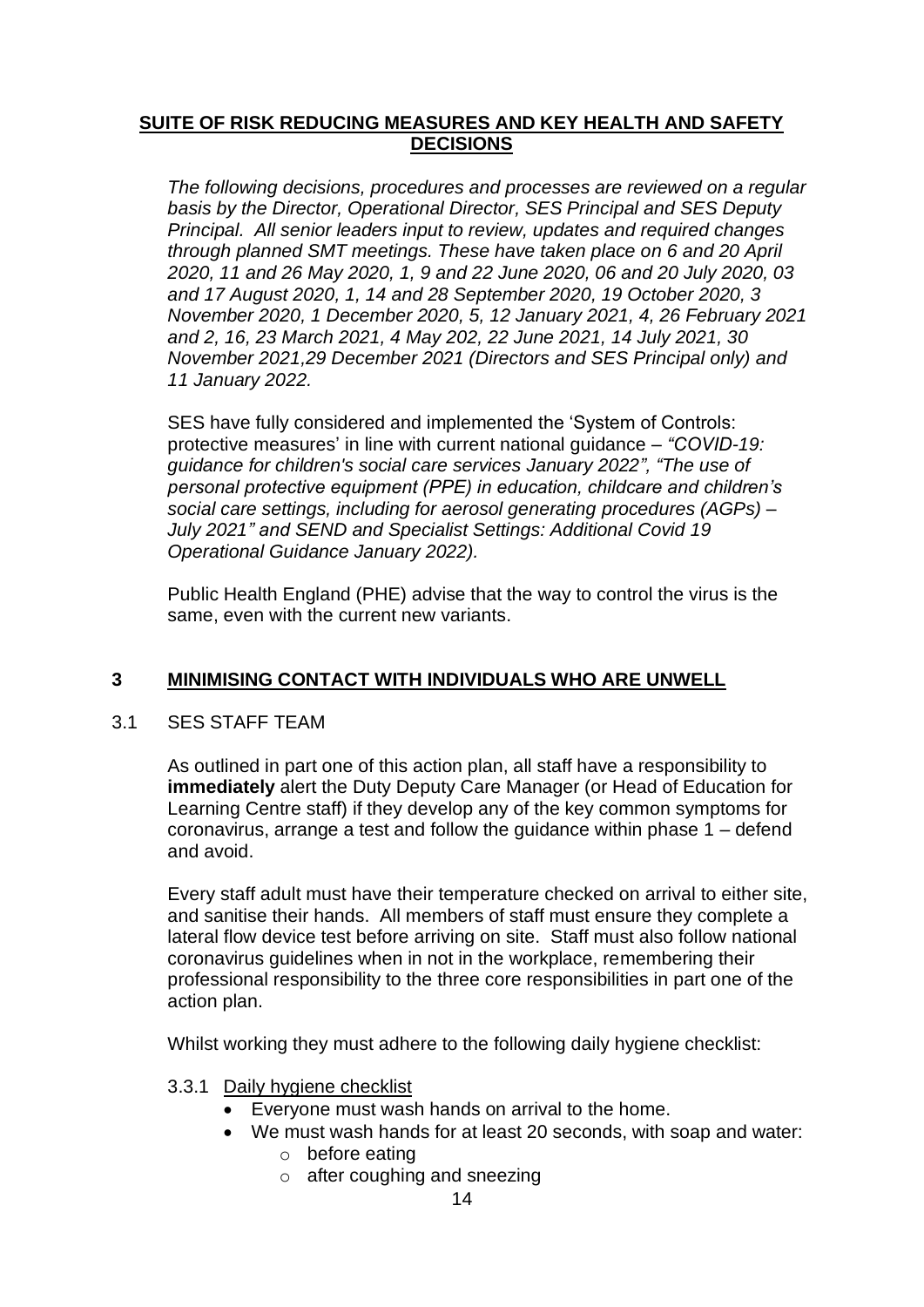- $\circ$  after using toilets
- $\circ$  whenever we return to our homes
- $\circ$  on arrival into the building after a trip out (e.g. walk, cycle or car journey)
- All children are expected to wash their hands in the same way this must be reinforced by all adults.
- Have all adults had their temperature taken?
- All children need to have their temperature taken when they first leave their rooms at the start of the day
- Contact points need to be thoroughly cleaned at the twice per day at agreed timings using our diluted bleach sprays – this includes door handles, door plates, surfaces in regular use (e.g. tables) and must be signed for on the daily recording sheet (enhanced cleaning). In the case of an outbreak this would be reviewed and increased as required.
- Shared hand and tea towels must be changed and washed regularly
- Remember to promote the "Catch It, Bin It, Kill It' and provide tissues for children and adults.

We all have a responsibility to maintain the hygiene above for our personal safety.

# **Please raise any hygiene concerns with the DCM or person leading the home on the day.**

# 3.2 VISITORS TO THE HOME

Limiting contact with external professional, contractors and families has been a key strategy in maintaining a safe environment throughout the pandemic. Any visitor to the sites will continue to be temperature checked and vetted for any symptoms on arrival. SES expects all professional visitors to have completed a lateral flow test on the day of their visit, this can be completed on arrival in the office area, with a mask worn whilst awaiting the result if necessary.

All contractors who need to carry out essential work will be required to provide evidence of or complete a negative lateral flow test on arrival, or alternatively wear a face mask when indoors.

All social work visits that are necessary to SES sites are to be planned in advance. Placing authorities can meet with young people safely and face to face:

- in an outdoor environment such as the grounds;
- in a suitable indoor space or office, preferably with appropriate ventilation, in line with guidance issued by the visiting professional's local authority.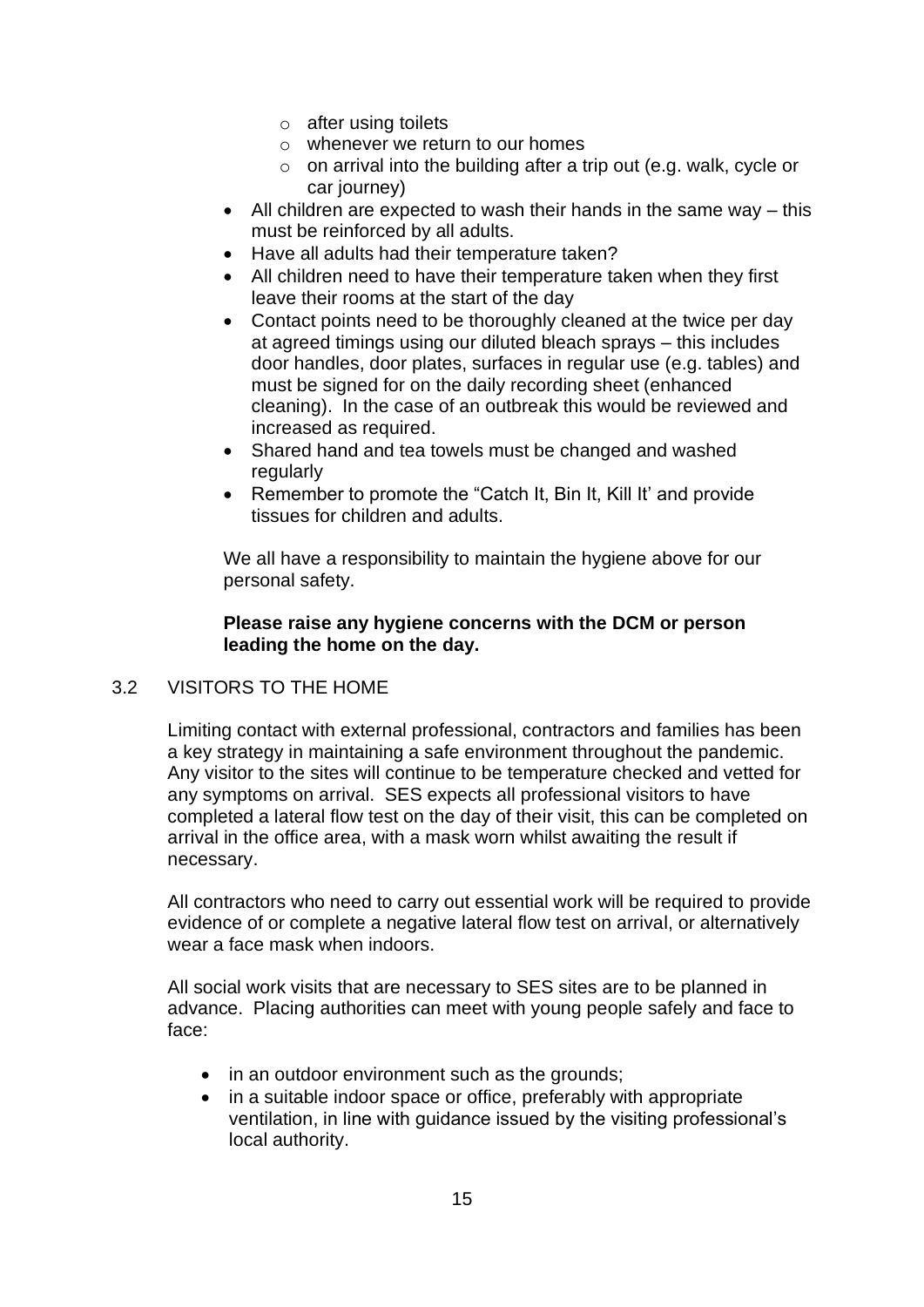If the social worker wishes to enter the home, for example to visit the young person's bedroom, SES expects all external professional to have completed a lateral flow test on the day of their visit, this can be completed on arrival in the office area, with a mask worn whilst awaiting the result if necessary. Due to the omicron variant, wearing a face mask will be required until further notice.

Other professionals, such as diploma assessors, can begin onsite visits to support adults from 17 May 2021, with the same evidence of lateral flow testing as for social workers above, and the wearing of masks.

Regulation 44 visits are to be conducted on site (from June 2020. The Reg 44 visitor will complete premises checks (indoors and outdoors) and meet with staff and children indoors on the basis that they are vaccinated and has tested negative using a LFD test.

If there is a confirmed case of covid within an SES setting, previous guidelines on visitors would apply, e.g. limiting visitors to either establishment, cancelling all non essential visits and compulsory wearing of face masks.

#### 3.3 FAMILIES

Any visits between young people and their family are to be considered at a personalised level and in full consultation with the Registered Manager (Or Head of Care in their absence) and/or SES Principal. They must be planned in advance with communication to the staff team to enable the visit to go ahead as safely as possible. The benefit of the visit would be considered in terms of young people's well-being and mental health, against potential coronavirus risk.

Covid19 national guidance has always provided an exception for allowing contact between birth parents and children in care. All family visits must be appropriately risk assessed before going ahead.

If there are concerns that the during the visit, the young person and/or their family have breached agreed measures defined as part of the risk assessment process, the supporting adult (or the first adult made aware of the situation) must immediately alert the Duty DCM before returning to the home, who will then discuss implications with a senior colleague (or first port of call).

Following the easing of restrictions, families may wish to visit the SES sites; appropriate measures will be discussed as part of the planning for the visit, with all visitors expected to participate in lateral flow testing or choose to wear a mask for indoor visits. Outdoor visits would not necessitate wearing of a mask.

#### 3.4 ACTIVITIES IN THE COMMUNITY

The gradual easing of restrictions must be managed carefully by SES to prevent potential transmission of coronavirus within the community.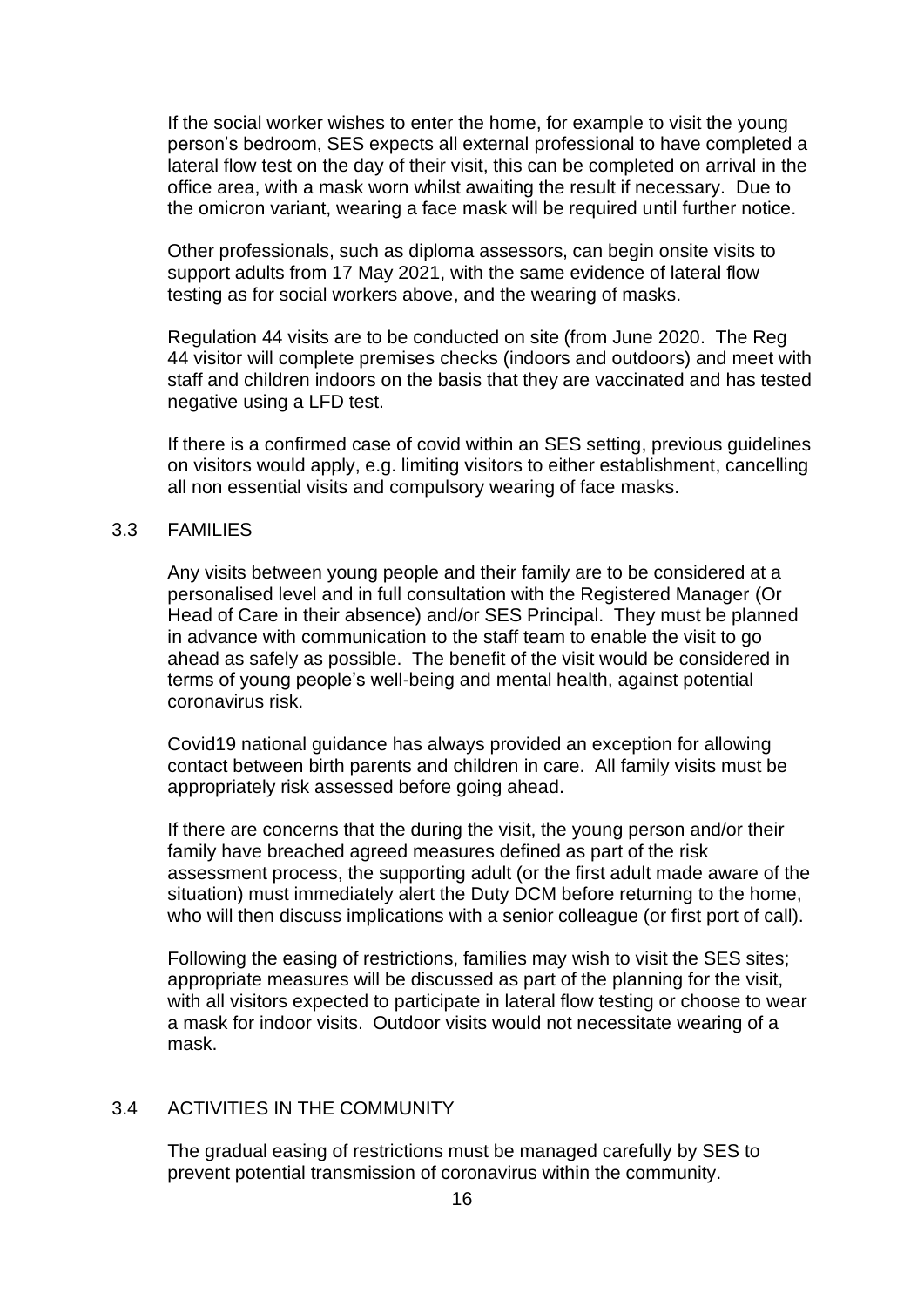The summary of the road map out of lockdown can be found at:

[https://www.gov.uk/government/publications/covid-19-response-spring-](https://www.gov.uk/government/publications/covid-19-response-spring-2021/covid-19-response-spring-2021-summary)[2021/covid-19-response-spring-2021-summary](https://www.gov.uk/government/publications/covid-19-response-spring-2021/covid-19-response-spring-2021-summary)

# **Children are able to participate in activities that are in line with current national guidelines and standard SES policy.**

There will be some additional considerations that need to be adhered to:

- If the activity is more than an approx. 60 minute drive from the home or is to a high risk covid case area, it must be referred to the Registered Manager or Head of Care.
- All adults and children are expected to wear masks in confined indoor spaces and on public transport.
- Activities must comply with any additional measures that are requested by the provider or location.
- For all retail visits and use of public transport, masks must be worn, e.g. shopping malls, buses, supermarkets.
- Children, young adults and staff must follow the covid safe guidance provided by any venue visited and comply with their expectations.
- The young people must understand the concept of social distancing guidelines, as well as personal hygiene whilst out (e.g. not touching their face).
- On return to the home from any external planned activity, both the adult and the young person must wash their hands with soap and water before they do any other task.
- If a car is used for the journey it must have all contact points cleaned before and after the trip (e.g. handles, steering wheel, interior handles, handbrake etc)
- Children may have planned independent time if it is appropriate for them and risk assessed.

If any member of the team is unsure of what activities are permitted they must seek discussion with their DCM, or alternatively the Head of Care of Registered Manager, Head of Education or Deputy Head of Education.

In the case of an outbreak in the community setting, the Principal or Deputy Principal must be consulted to make an informed decision on which activities will be permitted. Further guidelines would be issued to the whole staff team in this instance.

# **4 SUSPECTED OR POSSIBLE INTERNAL INFECTION PROCEDURES**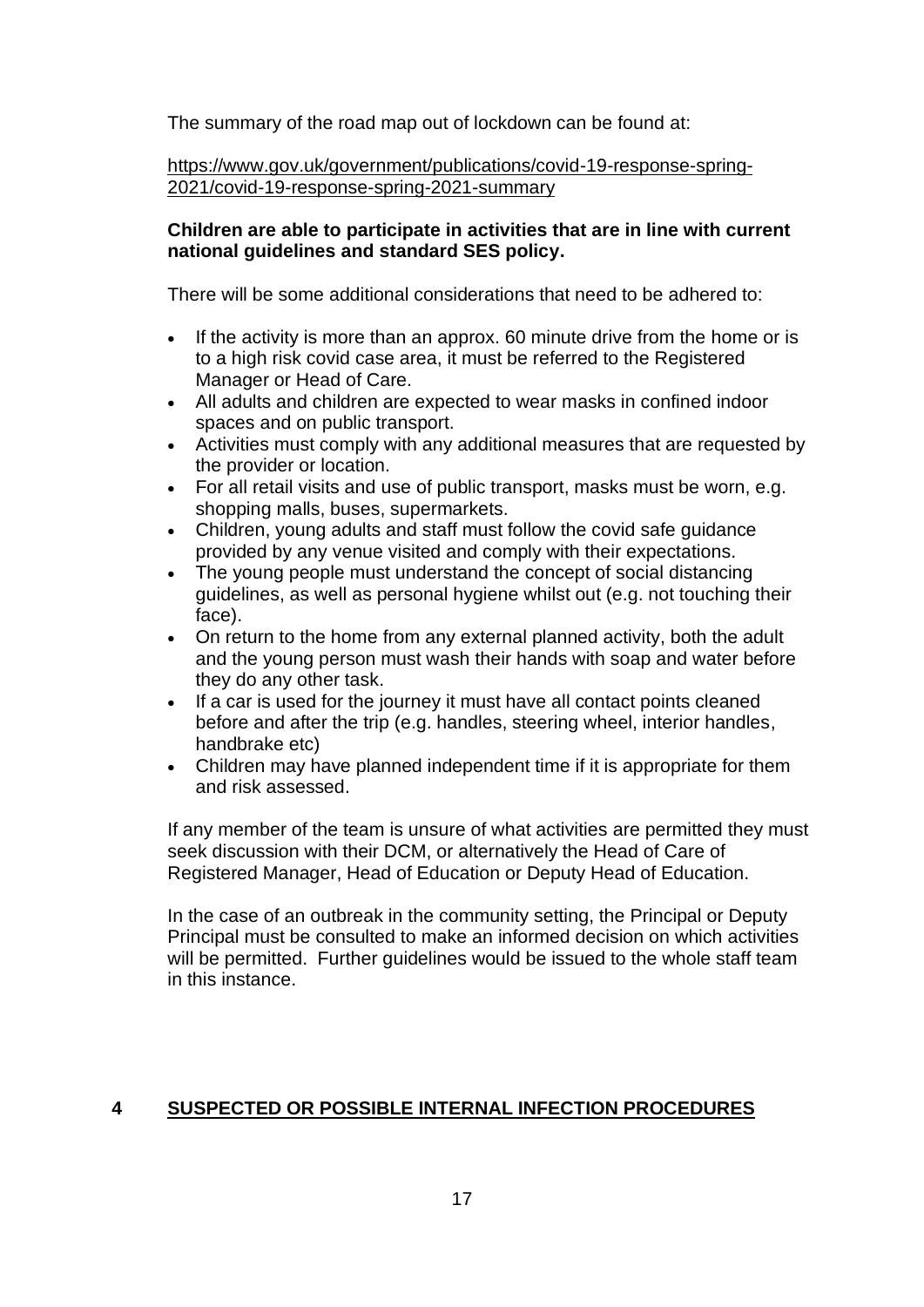These procedures are to be used when an SES establishment enters phase two as outlined in part one of the action plan - **establishment isolation and containment.**

#### 4.1 PROVISION AND APPROPRIATE USE OF PERSONAL PROTECTIVE EQUIPMENT (PPE)

The following web link is a training and information video for NHS staff covering the use of PPE equipment in respect of donning, doffing and disposing of PPE. This is an NHS frontline health and social care standard for staff providing very intimate levels of care; therefore, in most circumstances for the care of a compliant \* young person within the context of a residential home is absolutely appropriate and beyond adequate.

#### [https://www.youtube.com/watch?v=-GncQ\\_ed-9w](https://www.youtube.com/watch?v=-GncQ_ed-9w)

\*Equipment of this nature in isolation would not address the dangers posed by a level of active non - compliance of a patient in any setting.

Specifics in relation to SES are as follows:

- The PPE equipment is located in the house office (contained in a marked large box) at Avocet House and in the COSHH Cupboard at Turnstone House.
- Dedicated Disposal Bins (Black Round) have been purchased and will be located in the pavilion at Avocet House and in the garage at Turnstone House (if needed).
- Each bin will store waste for 72 hours, therefore please follow the labels on the bin to ensure waste if disposed of correctly. For example, if a child showed symptoms on 16 April, all waste related to their care would be disposed of in the first bin from 16 -18 April, with the next bin from 19-21 April and the last 22-24 April. This allows the first bin to be emptied safely into the main wheelie bin, at least 72 hours from last waste disposal.
- All waste connected to the infected child's care must be double bin bagged for disposal.

A supply of disposable masks will be made available for all staff to use where this is a mandatory requirement, when accompanying children or performing duties on behalf of SES. These masks are not the ones allocated for use in caring for a sick young person.

#### 4.2 ROOM ISOLATION PROCEDURE

The team will discuss, agree and deploy a designated person from the team to look directly after the young person's needs whilst they are in room isolation. They will need to adhere to the following procedures:

• Don and dispose of PPE equipment as per the video on each occasion they have entered and attended to the young person. **It is essential** that PPE is donned and doffed in the correct sequence to prevent potential infection.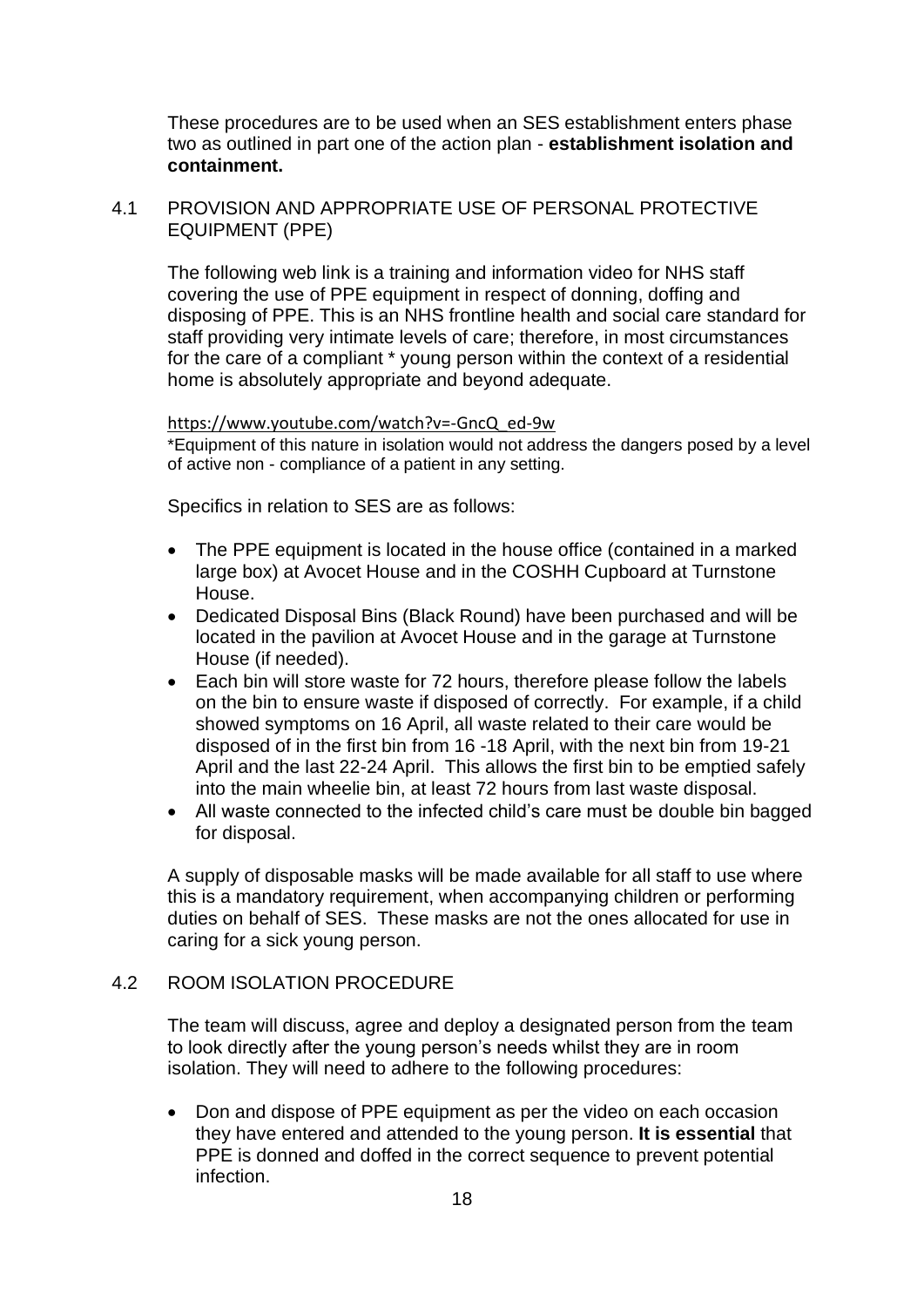- Wash hands thoroughly before and after each of these occasions.
- Attend to wiping down frequent touch surfaces in the young person's room. This is not a question of deep cleaning a room within which an infectious person is residing because that may well raise risk for the adult but special attention should be given to entry and exit points such as the door handles, light switches, bedside tables, window handles etc.
- Any utensils used for meals will be removed expediently and washed immediately.
- Laundry will be taken directly to the laundry and washed immediately.
- At Avocet where an ensuite is not available then a procedure for bathroom use should be agreed appropriate to the individual and an immediate cleaning routine of the bathroom deployed immediately after use. PPE should be used for this task.

# 4.3 PERSONAL APPROACH TO ENSURE AS MUCH SUCCESS AND COMPLIANCE AS POSSIBLE.

If we were in a situation of having to move to phase 2 we have no way of knowing which child is the first to be infected therefore, planning for that event is a challenge. However, we can improve our chances of implementation and compliance by planning for and involving all the children in advance:

- Registered Managers will lead on how we communicate and rehearse with the children what the situation would be like should a young person, or they personally as an individual get infected. This will involve:
	- o Talking to them as a community, possibly within a house meeting.
	- o Reassuring them that statistically there is very little danger to them but they can play their part in keeping others safe
	- o Letting them know there will be follow up conversations and planning with them imagining what the best isolation plan might look like for them
	- o Involving them in seeing what PPE equipment is and its purpose so it is not a shock should we ever be in a position that we need to use it.

If there is a suspected of possible case of coronavirus within SES, the provision of movement between the Avocet House and Turnstone House sites would be immediately terminated and regarded as separate households with the infected establishment having a duty to self isolate.

#### 4.4 DEPLOYMENT CONSIDERATIONS UNDER RED ALERT

As fully vaccinated adults are no longer are required to self isolate following contact with a confirmed case, deployment considerations are likely to be less of an immediate concern. However, the following considerations remain important and available to the senior staff team.

We have no way of knowing when or at what point a tipping point comes that one of the young people is infected. What is predictable is that there will be a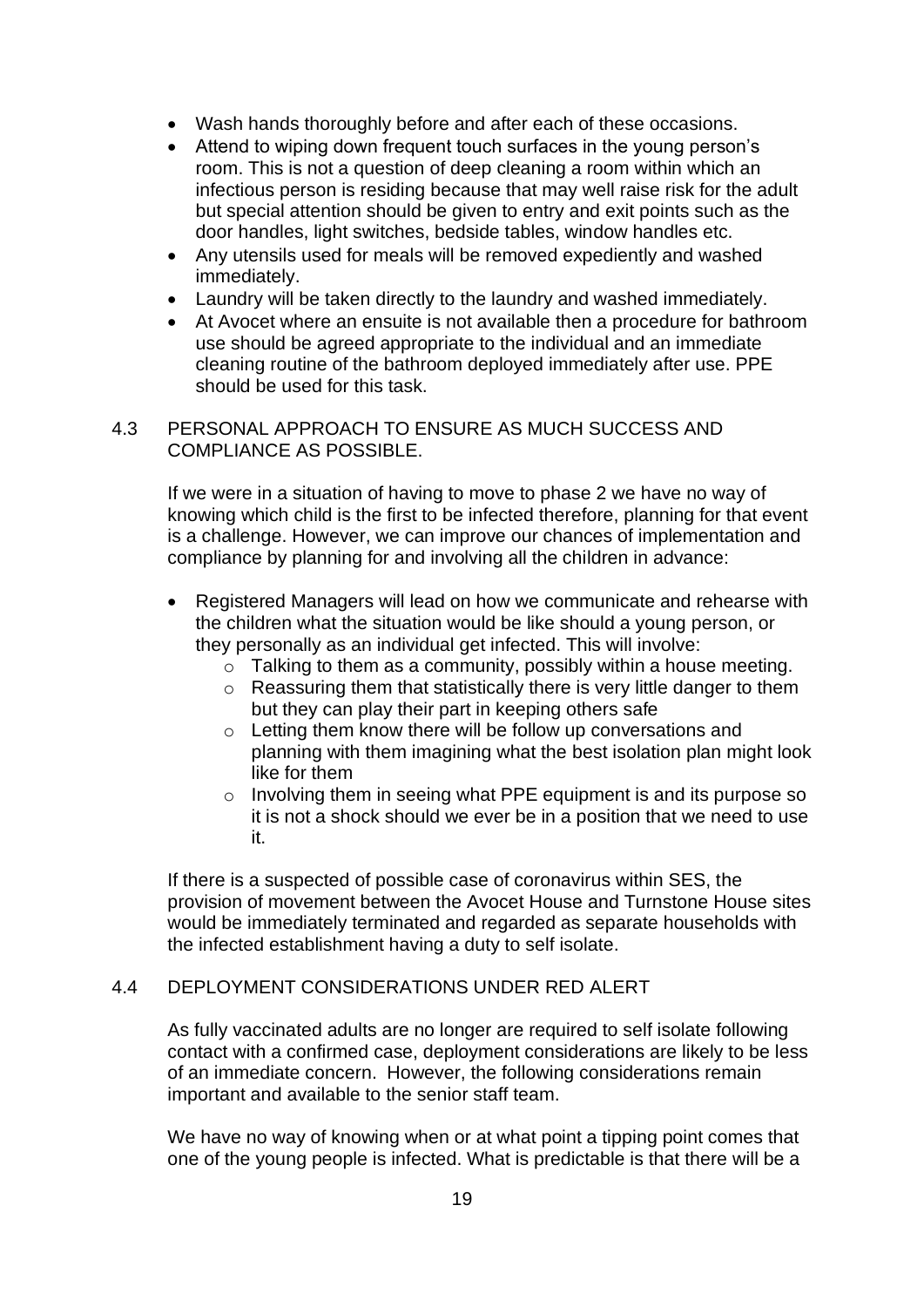team of people who are at work and caring for that young person and others at the very point that the infection has been confirmed. We have a duty to protect the general public and our own family members and at that point we should take the responsible view that those particular staff in situ are potentially infectious.

Therefore, a 48-hour initial window for senior staff to plan deployment and relief deployment will be initiated in these circumstances. Isolation of the infected (or potentially infected) young person(s) would be essential, in line with the personalised plan agreed. The 'suspected or possible internal infection procedures' above would be immediately implemented by that team who will remain in the building until a relief and infection containment plan is drawn up. Immediate consideration should be given to any vulnerable adults, firstly in terms of distancing from a 'source(s)' of infection and exit from the establishment. Senior colleagues would immediately be liaising with the Norfolk Local Outbreak Management Centre and Public Health England.

The 48 hour window is for managers to plan and liaise with colleagues, Norfolk LOMC and PHE about next steps. It also allows team members time to communicate with their own families and allows families to plan their own isolation and protection procedures prior to any arrival home of the SES worker. Some team members might genuinely not want to go home in such circumstances. The 48 hour window as a marker is the LATEST at which a tangible relief and containment plan will be ready to be implemented.

At the tipping point of red alert there will be the immediate considerations as described above. There will also be the ongoing considerations of meeting our core responsibilities. We have no way of knowing in advance for the purpose of this document what proportion of our team will be in the respective categories of green, amber, red and yellow at the tipping point of red alert, although we will do at the time. Nor do we know enough about the virus and medical advice to determine precisely what is on balance of risk the best policy and approach. Even though we are a team, each team member might have different views, tolerances and attitudes in respect of the potential impact on them.

In preparation senior colleagues have drafted in advance potential rota responses and interventions in relation to some red alert infection scenarios. (After the 16 August, when vaccinated adults will no longer be required to selfisolate, the responses will potentially no longer be relevant):

- In the event a team needs to self-isolate following the government guidelines that team will be sent home.
- The next team due will be called in early and required to work 2 days.
- The 2 teams will each work 2 day rotations until the 10 day isolation period is complete.
- Following this normal rota patterns will resume.
- All annual leave will be cancelled during this period.
- Any extra hours worked will be paid above rota pattern.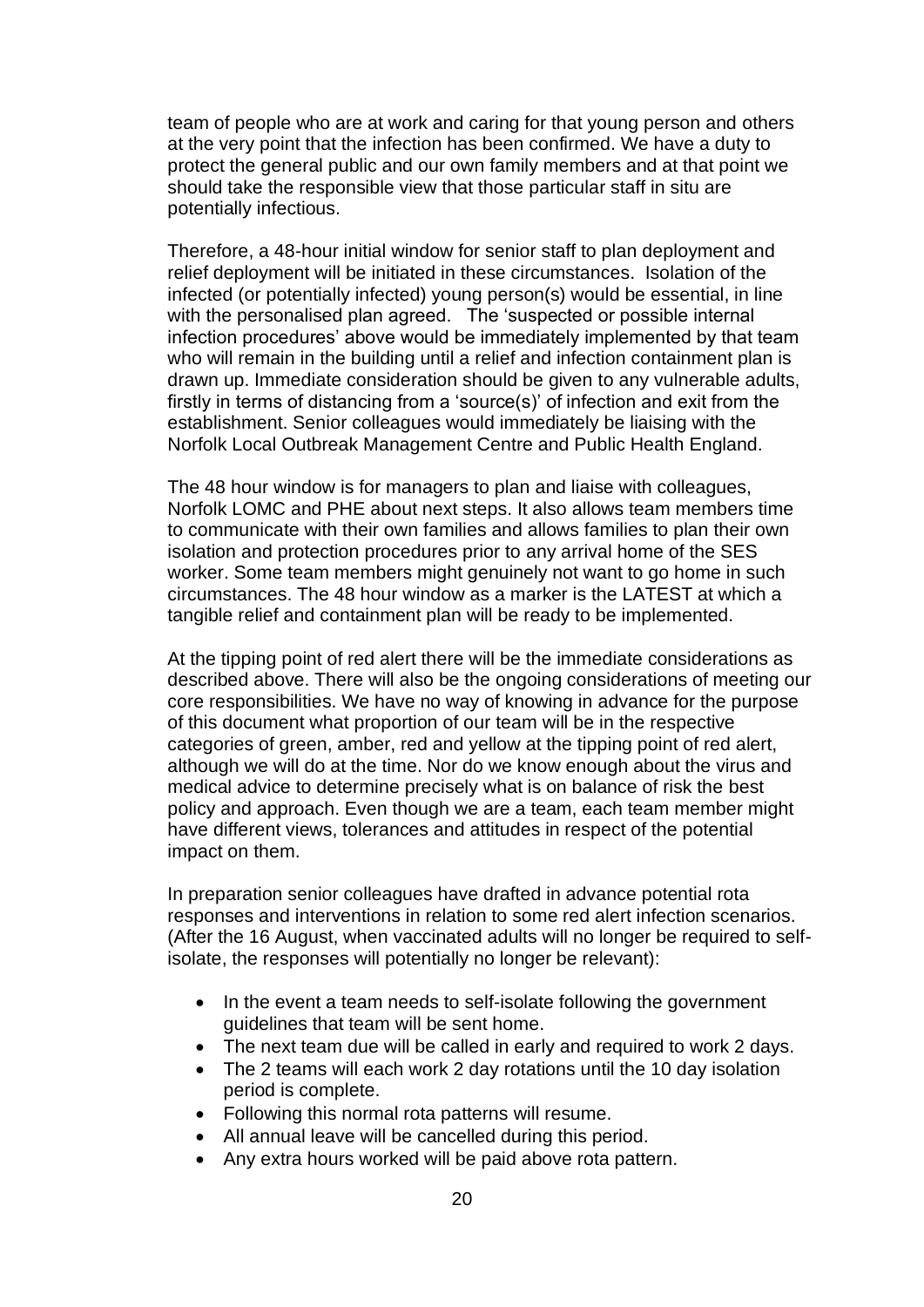If the above strategy is implemented, changes may need to be made at short notice to ensure the safe running of the homes. Obviously short notice changes will have an effect on personal circumstances which is never ideal and not what we would usually ask for, challenges with the above strategy will need to assessed on an individual basis.

Additionally, Norfolk LOMC and PHE may require SES to implement stringent guidelines to ensure staff can continue to come into work.These might include:

- Staff being required to isolate within the SES setting whilst working and also within their own home when off duty.
- Staff not car sharing when coming to work
- Staff taking extra precautions with hygiene, increased cleaning of touch surfaces, wearing PPE and socially distancing whilst at work as much as is feasibly possible.

Any deployment plan will need to consider any individuals who are putting themselves or finding themselves in excessive and extended working. Judging once again what is excessive on balance of risk in exceptional and unusual circumstances is not an easy or exact science

# **5 SAFEGUARDING CHILDREN AND YOUNG PEOPLE**

We will still have regard to the statutory safeguarding guidance, [Keeping](https://www.gov.uk/government/publications/keeping-children-safe-in-education--2)  [Children Safe in Education.](https://www.gov.uk/government/publications/keeping-children-safe-in-education--2) We continue to follow these important safeguarding principles:

- The best interests of children must come first
- If anyone has a safeguarding concern about any child, they should continue to act on it immediately
- A trained DPCP will be present within the home at all times, with full access to the LDPCP or the Deputy LDPCP at all times
- It's essential that unsuitable people don't enter the school workforce or gain access to children
- Children continue to be protected when they are online

The Lead Designated Person for Child Protection (LDPCP) is the Registered Manager. In the absence of the Registered Manager, the Head of Care acts as the Deputy LDPCP.

In addition, all Deputy Care Managers, Team Leaders, the Deputy Head of Education, the Head of Education, Principal and Operational Director are trained as Designated Persons for Child Protection (DPCP). Following temporary changes to the staffing rota pattern, the home will continue to have a DPCP available on site (either a Deputy Care Manager or Team Leader).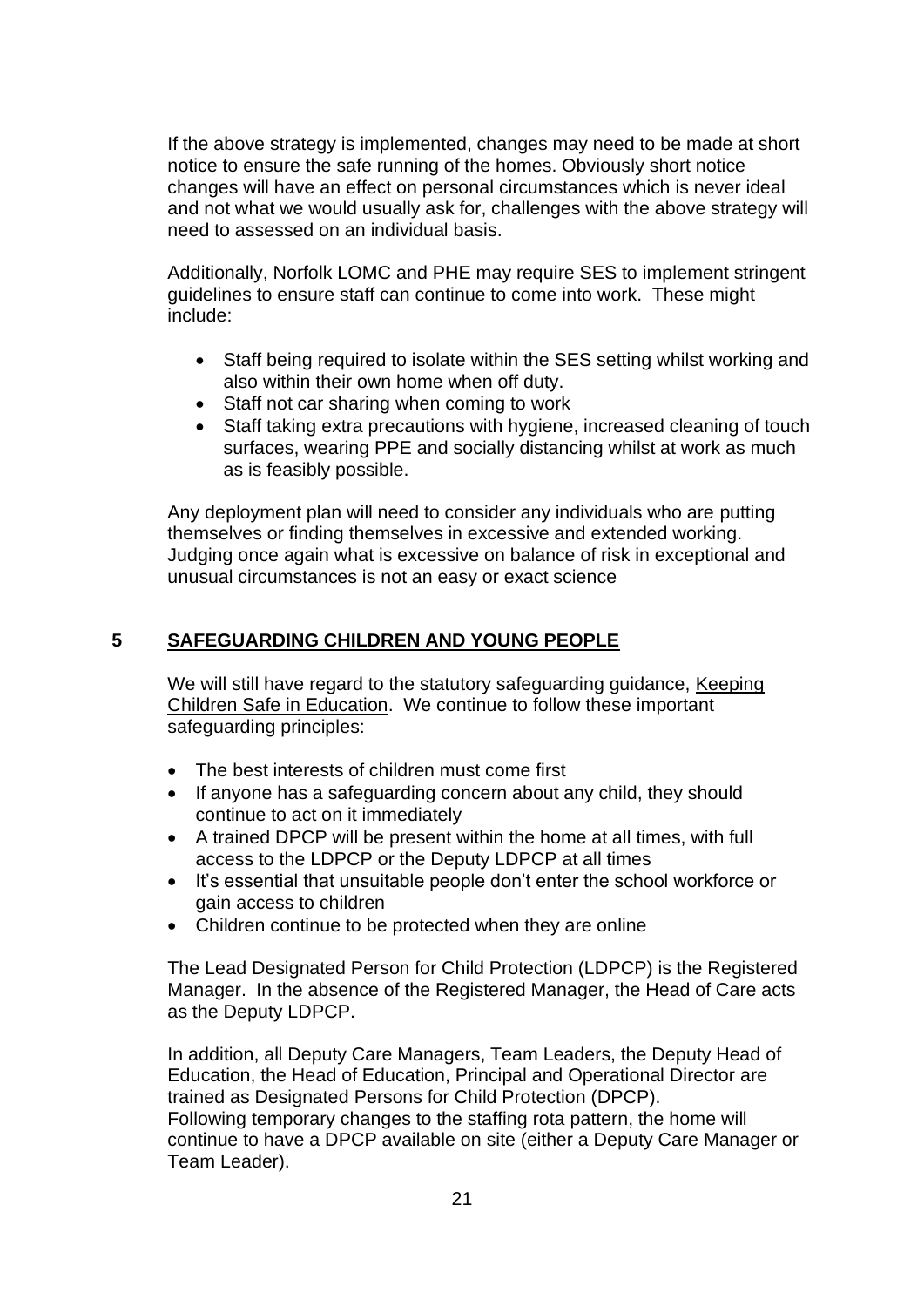If staffing shortages result in this not being possible, the LDPCP or Deputy LDPCP will be available to all staff via the SES first port of call system.

All staff will be aware of who the DPCP will be on a daily basis through the morning handover.

DPCP training has resumed although most will be completed online and only as courses become available due to high demand for places. For the period COVID-19 measures are in place, a LDPCP (or deputy) or DPCP who has been trained will continue to be classed as a trained LDPCP (or deputy) or DPCP even if they miss their refresher training.

On occasions where the LDPDP or the Deputy LDPCP is unavailable, the SES Principal, Deputy Principal or Operational Director will take responsibility for co-ordinating safeguarding, both of whom are trained to the same level as the LDPCP.

# **6 STAFFING ROTAS AND DEPLOYMENT**

These were first changed on 18 March 2020 (TH) and 20 March 2020 (AH) to ensure the homes could be fully staffed, maintaining the core principal of safeguarding the children. The Care and Learning Centre teams were combined into a single staff group, with three teams identified. Each worked four consecutive days with an eight day period following where there was no immediate requirement to be in the establishment.

On 10 June 2020 both establishments moved to a pattern of the three teams working three consecutive days with a six day period following where there was no immediate requirement to be in the establishment. This pattern minimised movement and daily staff changes within each home, thus reducing immediate risk levels. It has also ensured that the staff team is consistent forming a household bubble for the children during each three day period.

The staffing pattern is under constant review, balancing staff wellbeing and the safety of the young people.

Following consultation with the young people and staff, SES reverted to a four team rota pattern from 2 November 2020. To ensure the principle of unnecessary movement and staff changes is maintained, guidance for meetings, training and casework has been reviewed (please see sections 9 and 13).

A primary consideration for the staff team is to maintain working within their team as far as possible on a daily basis. Within each establishment 'household', there are several sub teams – for example, the shift teams (blue, yellow, red, green), the Learning Centre and administration. Whilst it is absolutely essential in a residential environment to interact with colleagues across all teams at key points of the day, reducing unnecessary prolonged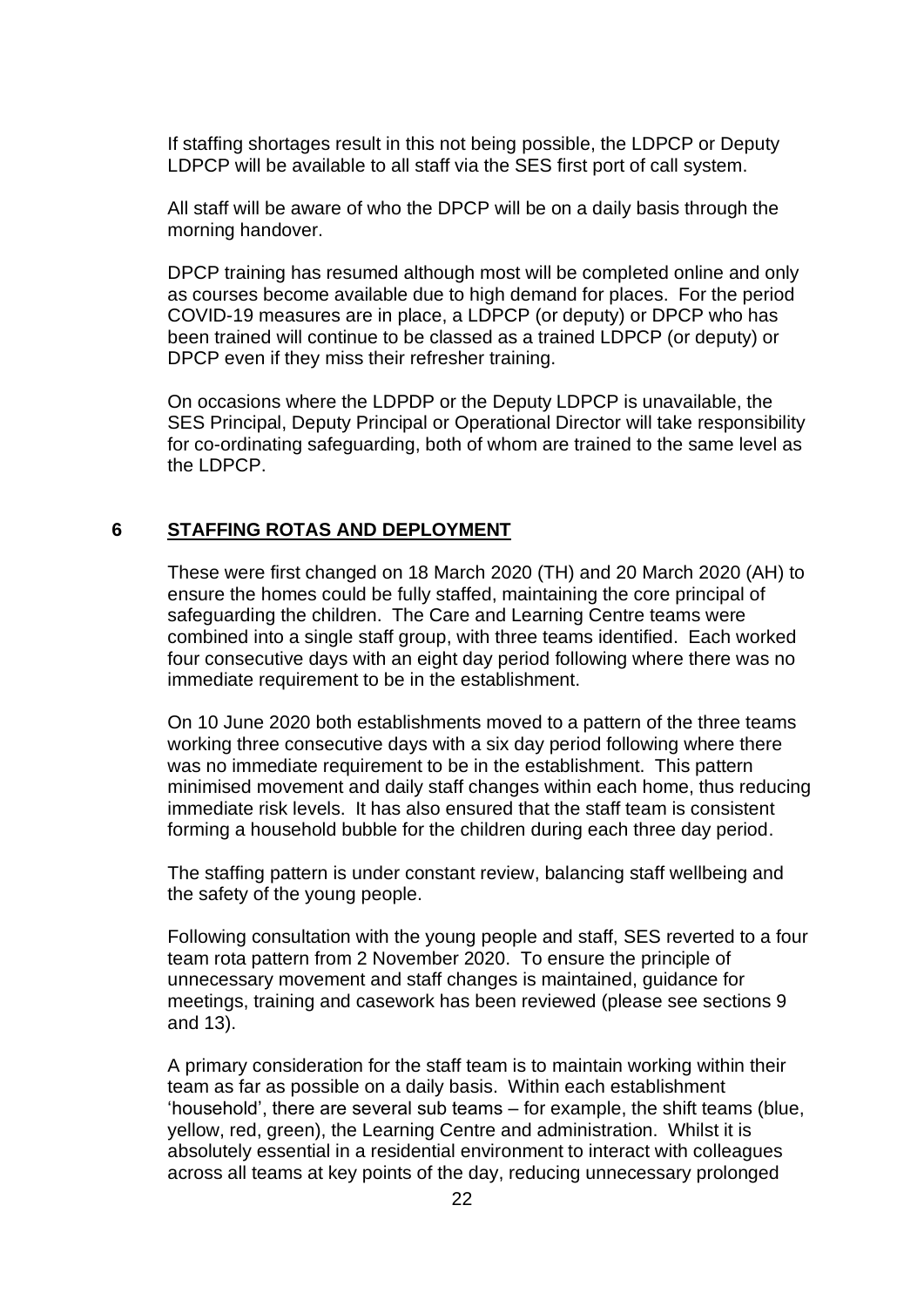contact should remain a core aim. This will support and reduce the impact for staff teams where a colleague tests positive for covid 19.

Any decision to meet in person with colleagues onsite must be considered in terms of whether it is deemed essential due to the impact on children. Reducing the volume of staff who are interacting with each other within confined spaces should always be a core consideration. This will continue to be monitored in light of the omicron (and future) variants.

# **7 FORMAL EDUCATION**

As a dual registered Residential Special School and Children's Home, Specialist Education Services have an obligation to ensure the ongoing care and education of our young people. To ensure the safeguarding and wellbeing of young people was maintained to our outstanding level, the Learning Centre (registered school) was temporarily suspended from its normal structured operational routine on 18 March and 20 March at Turnstone House and Avocet House respectively. Our approach to young people's education changed focus at this time, with expectation on provision of learning activities incorporating reading, PHSE and physical health, enhanced by teachers as well as care staff being present 24/7.

From 27 April 2020 (TH) and 29 April 2020 (AH), there has was a reintroduction of planned structured Learning Centre opportunities to be delivered for each young person, with oversight by Learning Centre adults and the Head of Education. This has been updated on LCEPs, indicating the key learning to be focused upon for each young person. A record of engagement has been maintained by the Head of Education.

This approach to learning has allowed all staff to work in partnership, delivering a range of learning opportunities alongside high quality care and therapeutic relationships. This approach to education and care at Specialist Education Services continued with a gradual transition to more formal learning sessions alongside broader learning (e.g. 24 hour learning, PESD, life skills) during the first autumn half term 2020. Learning has been overseen by the Head of Education. The planned transition ensured that the young people were able to re-engage successfully with their education following a prolonged period of disruption. The radical approach to learning initiated by SES ensured that our vulnerable children were able to continue accessing learning throughout the whole period of national schools' closure.

Day pupils – some additional considerations need to be in place for day pupils (currently one at Turnstone House). It would be an expectation that any day pupil maintains twice weekly lateral flow testing and follows the specific taxi safety guidelines for travelling to and from the school. In the case of a confirmed case within the SES community, day pupils would not be allowed on site and would be offered remote education until it is safe to return.

#### 7.1 REMOTE LEARNING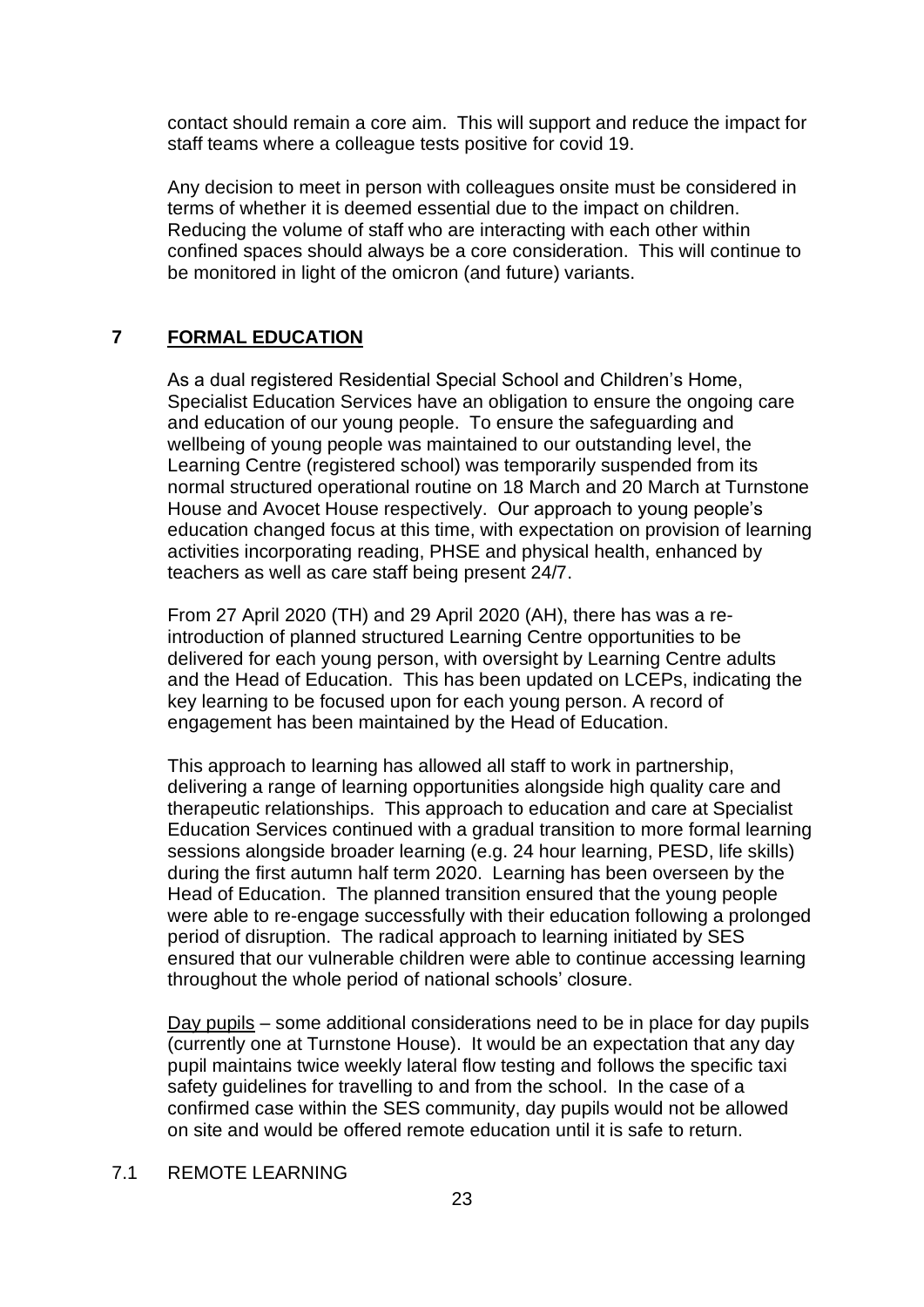As described above, the whole SES model is based on a holistic and personalised 24hr approach to learning of which the whole team has a role, therefore SES has been well placed to ensure a good degree of continuity of learning throughout the pandemic. Through the peak of the pandemic the merging of care and teaching teams (to limit movement in and out of the building and reduce infection risk) brought the following planned and unforeseen benefits:

- Availability of teaching staff throughout and beyond the normal Learning Centre day.
- Closer working relationships across care and teaching teams, resulting in greater appreciation of respective roles and subsequent benefits to children in relation to communication, containment.
- The direct interface provided teachers the opportunity to directly sit alongside and tutor care team colleagues, resulting in an enhancement of care teams understanding.
- Some retained continuity of learning for a proportion of the children's regular Learning Centre timetable as the learning centre is on the site of the home.

As explained earlier, there has been a phasing across the first half of the autumn term 2020 of increasing formal Learning Centre time, bolstered by extended 24hr learning, with a return to full Learning Centre timetable as from 2 November 2020.

It is highly possible that individual children or groups of children may require a different approach to learning if they are required to self isolate, or where staffing ratios are significantly reduced due to covid 19 absence. The following guidelines will ensure consistency in the SES approach to learning if the usual running of the Learning Centre is disrupted due to these circumstances:

- SES will ensure the Learning Centre remains fully open, if possible, and offer a therapeutic and academically rigorous curriculum, with a continued bespoke offer for each individual child.
- Where national guidance and circumstances create the need for a change in SES working practices, with a change in the working conditions of Learning Centre staff; staff will continue to feed into 24hr planning ensuring the educational offer is aligned to our current curriculum offer.
- If a child is self-isolating but not directly exhibiting covid symptoms, SES will offer a combination of paper based, care team supported and/or online learning.
- If the SES Covid -19 "Doomsday" scenario comes into effect, staff would continue to provide an offer that is aligned to the current curriculum.

The responsibility for ensuring a consistent and appropriate education remains with the Head of Education, supported by the SES Principal and SES Deputy Principal. Curriculum leads retain their responsibility to plan and resource for progress in their subject areas. The role of the key teams in planning 24Hr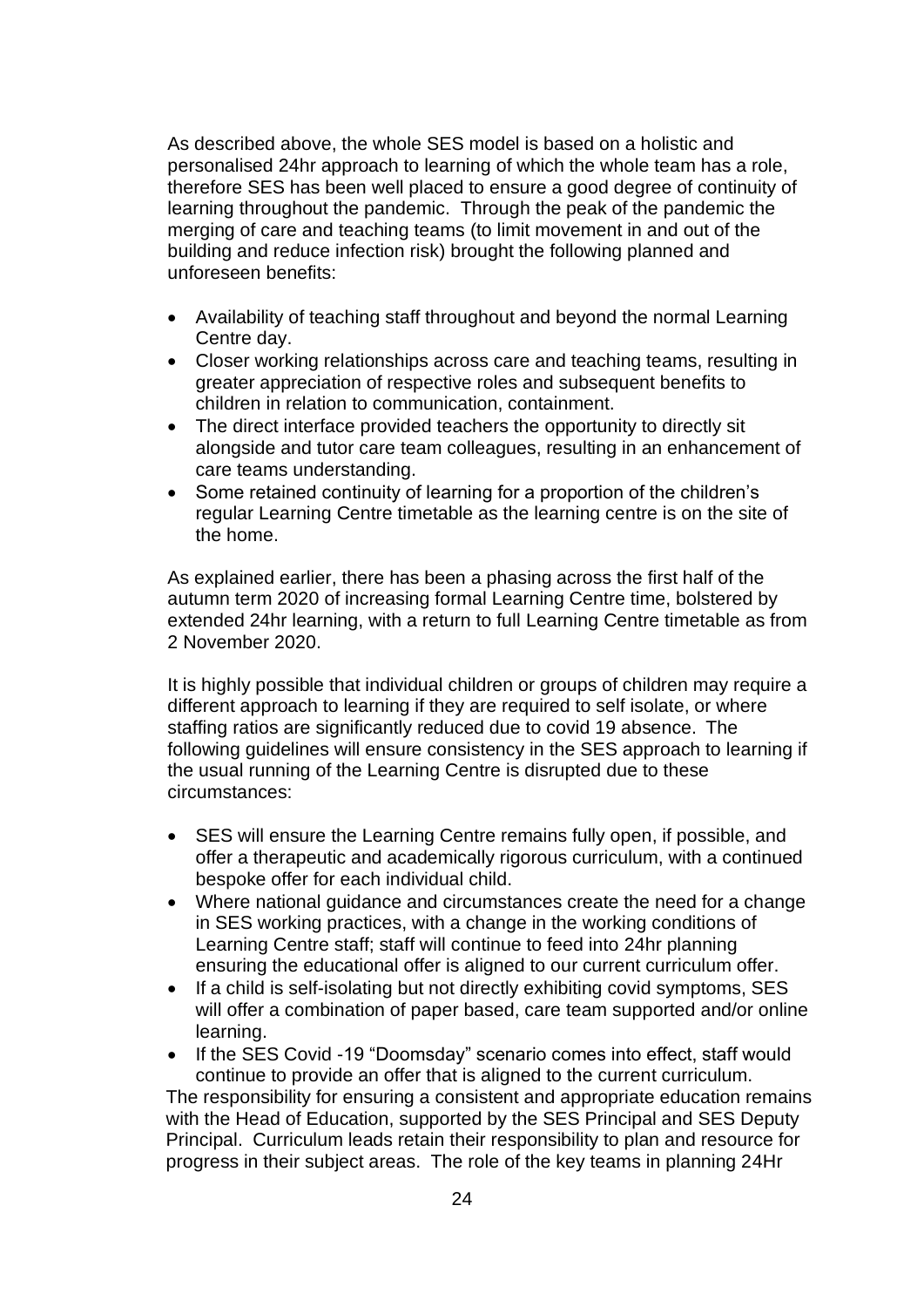learning would continue and the responsibility for ensuring these take place remains with the case coordinators. This is overseen by the Head of Education. PEP meetings will still take place, likely via video calls. It is the role of the Learning Mentors and Personal Tutors to collate information to inform the review process.

When providing remote learning, teaching staff must be available during agreed working hours, overseen by the Head of Education and SES Principal. When providing remote learning, teachers are responsible for:

- Setting and providing appropriate work aligned with the current targets and curriculum path for each individual child. Teachers should ensure that their offer reflects any individual EHCP outcomes.
- Where a teacher is not delivering the work themselves (either remotely or in person) they should ensure that detailed discussions take place with members of the care team or those with a duty of care.
- Teacher staff are required to provide feedback in the usual format and upload evidence to the Classroom Monitor system.
- Staff are expected to maintain contact with families and children to continue the educational offer. This will take place through the usual agreed methods (telephone/ video calling).
- Teaching staff must be available to attend virtual meetings with staff, parents and children. During virtual contact staff will continue to adhere to the SES code of conduct and any safeguarding concerns should be reported without delay in the usual way.

All Young Persons will be provided with access to an internet enabled laptop if they are isolating or return to another residence unless there are individual restrictions surrounding this. The SES IT support will be contacted via the usual reporting process to deal with any technical issues. E- Safety guidance will be provided to anyone working with the young people.

All use of technology must be completed in line with the SES Acceptable Use of Technology Policy and Practice document. All staff must take appropriate steps to ensure their data and devices remain secure. Staff can expect children learning remotely to:

- Be contactable during the Learning Centre day although consider they may not always be in front of a device the entire time
- Attempt to complete work to the deadline set by teaching staff
- Seek help if they need it, from teachers or teaching assistants
- Alert teachers if they're not able to complete work
- Seek discussion with the Head of Education if they are experiencing anxiety or concerns relating to their learning.

Learning Centre staff can expect parents with children learning remotely to:

• Make the Learning Centre aware if their child is sick or otherwise can't complete work.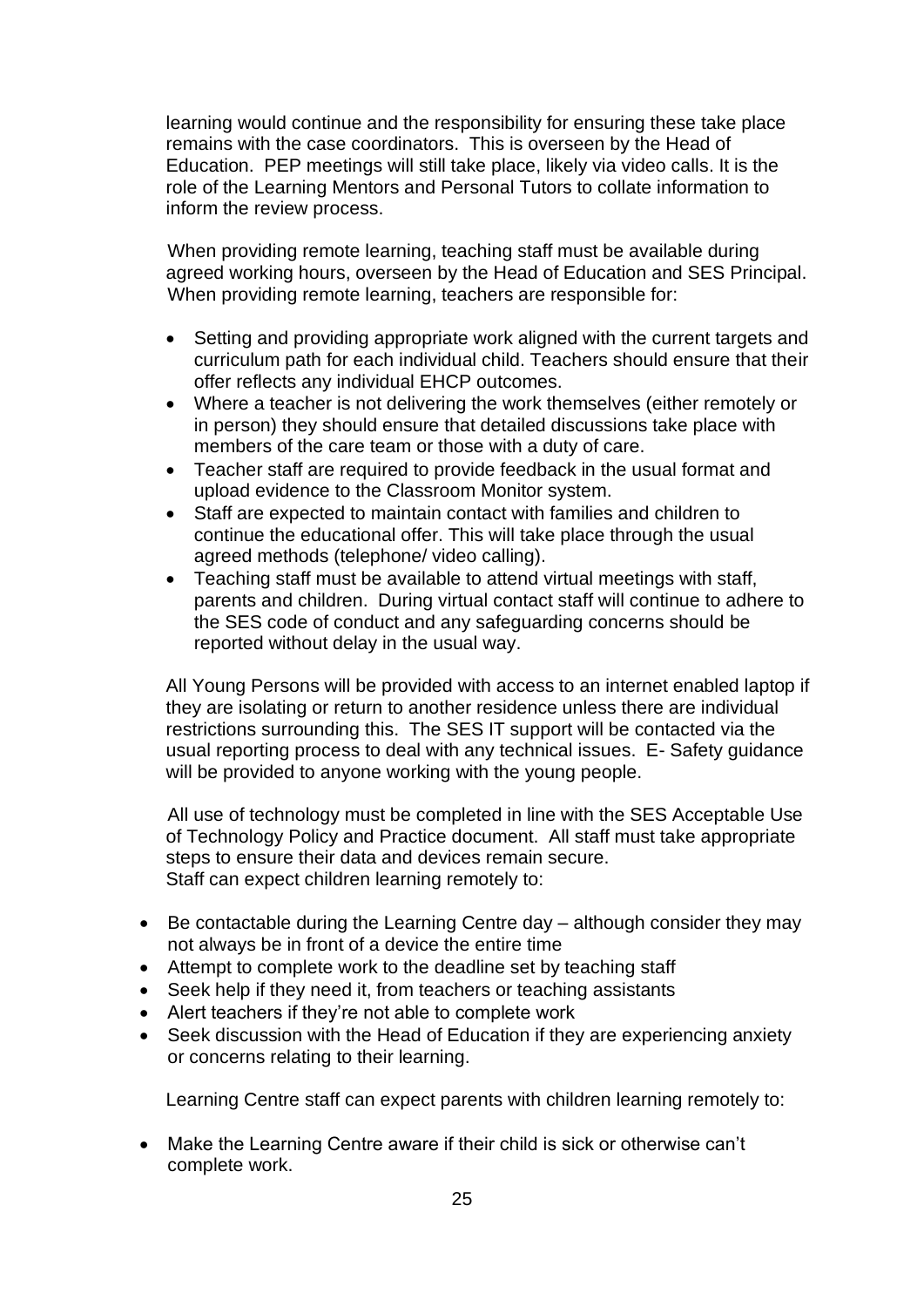- Seek help from the Learning Centre if they need it if you know of any resources staff should point parents towards if they're struggling, include those here.
- Be respectful when making any complaints or concerns known to staff

#### **8 EHCP AND LAC REVIEWS**

These have continued via video or phone conferencing, although some delays were experienced in the first few months of the pandemic.

SES now expect all EHCP and LAC reviews to go ahead on the planned dates to meet statutory timescales, although this may require some professionals to participate using technology such as video conferencing. It is anticipated that some meetings will be revert to face to face.

#### **9 CASEWORK**

Immediate and regular updates are still required to a young person's risk assessment and daily care to ensure their safeguarding remains the priority. Registered Managers are to oversee quality.

The Development and Learning review process for young people was suspended until September 2020. Many of the outcomes have been on hold due to the restrictions on movement, therefore progress has been limited for some young people. Development and Learning meetings were held on 9 September with the process fully operational from 1 October 2020.

In order to complete casework it is highly likely that staff will require access to children's files, both paper and electronic versions. In order to facilitate this staff may need to be located at either Avocet House or Turnstone House when not directly working with their team. Until the 16 August, where this situation occurs the staff member should collect the information that is needed and complete their casework in a location that is not in direct contact with the team working, e.g. in a spare room within the Learning Centre or home. It is important that staff do not form small working groups inadvertently, thus increasing the number of people in close contact. From the 16 August staff will be able to work in line with standard SES practice, although ventilation should always be a key consideration.

# **10 REFERRALS AND ADMISSIONS**

It has been agreed to continue seeking the right referrals for SES as the process is completed remotely via paperwork and telephone discussions before an admissions panel is held. If a placement offer is made and accepted, any visits to see a young person, or for them to SES, would only go ahead if both respective settings, staff and family are free of coronavirus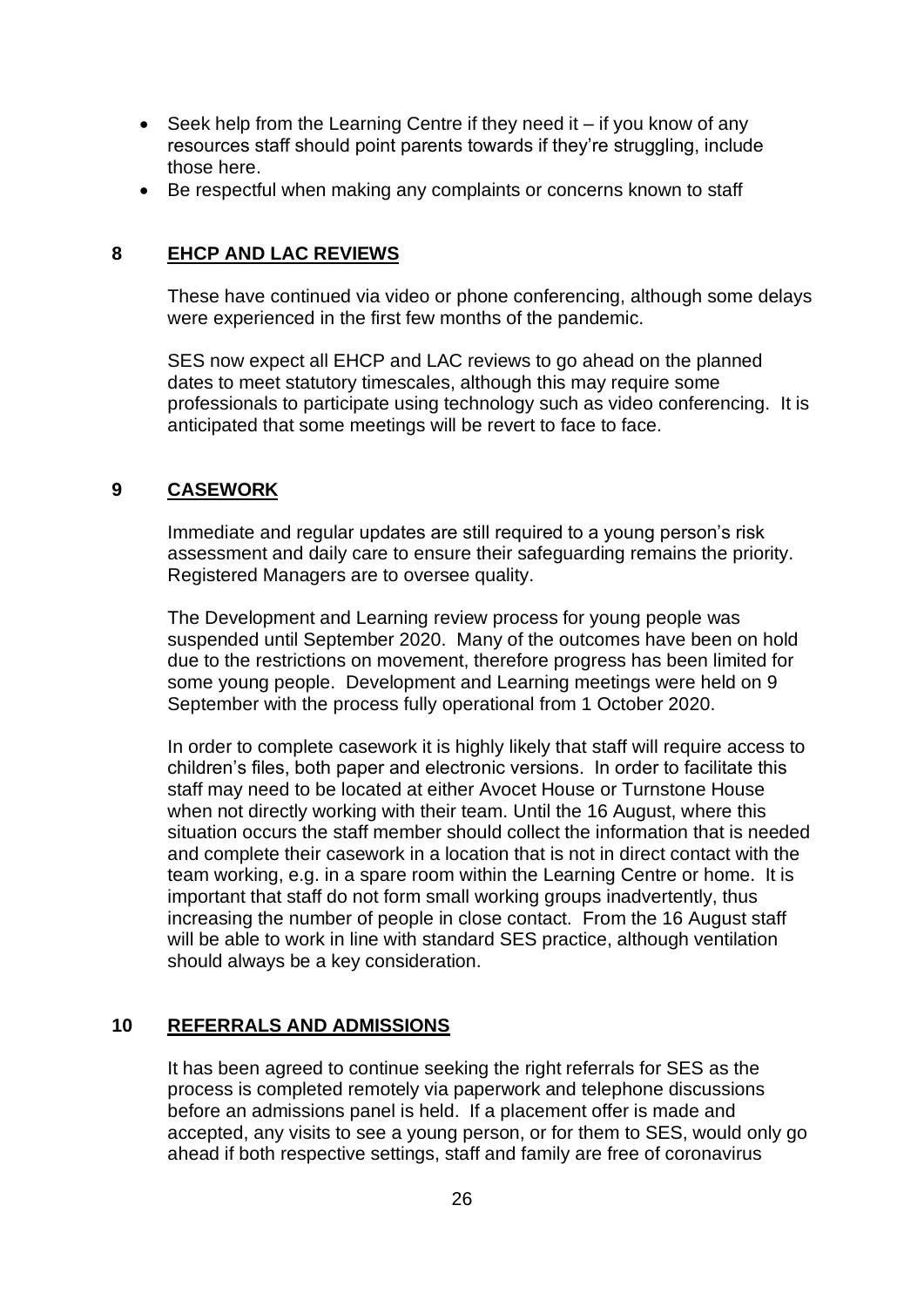symptoms. The standard timescales for admission may well need to be longer to allow for a safe transition.

# **11 PHYSICAL HANDLING**

The Principal Team Teach instructor, Neil Dawson, has maintained frequent communication with Team Teach commencing 9 April 2020, seeking advice on running practical courses and subsequent impact on staff if overdue for refreshers. Team Teach are currently granting 60 working day extensions for individuals. This has been requested for staff as required.

The Team Teach sub committee have met on 22 April 2020,10 June 2020, 8, 30 September 2020, 26 November 2020, 18 January 2021 and 15 March 2021. Training for existing and new staff is being assessed alongside the current circumstances within the establishments at the time of the course.

# **12 PROFESSIONAL DEVELOPMENT AND PERSONAL SUPPORT**

Group and individual Professional Development were offered as part of a revised development and training structure sent to the teams by the Registered Managers in the week commencing 27 April 2020. This was being delivered remotely via video calls. All staff have been informed to seek discussions with the SES Principal or Operational Director if issues emerge, both of whom remained available to staff during the week, dedicating time and communicating physical presence to the team. All staff have been reminded of the employee helpline.

From 2 November 2020 PD and PS meetings reverted to the lead of line managers. These meetings can take place face to face, although obvious precautions such as appropriate distancing and ventilation should be considered.

# **13 TRAINING AND MEETINGS**

From August 2021, all staff training and meetings returned to face to face where necessary, unless national guidance changes. **Currently all group meetings must be agreed by the SES Principal, Head of Education, Deputy Head of Education, Registered Manager or Head of Care before going ahead in person.** Priorities for training are discussed between senior leaders and scheduled in advance. Team meetings and core training are delivered by senior managers.

For all meetings, room ventilation must be a key consideration, with portable heaters used to maintain an acceptable temperature in colder conditions. All staff and volunteers will be made aware of any changes to our procedures and local arrangements.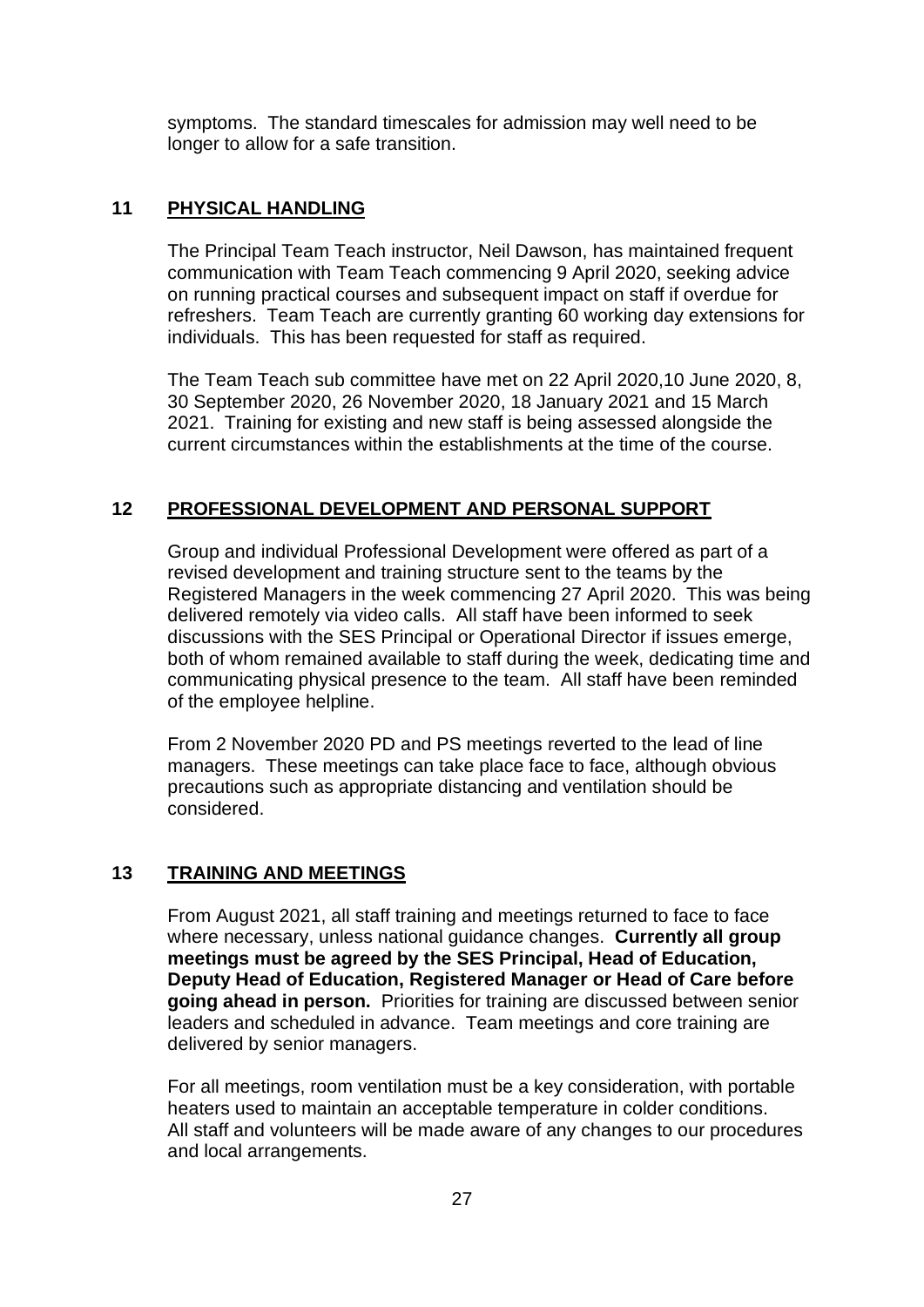Consideration to the use of virtual meetings should remain as it can sometimes facilitate greater opportunity for participation in certain situations. Remote training (Zoom or Teams) and conference calls facilities were put in place as of week commencing 27 April 2020. Although it continues to be professional favourable to meet in whole teams and various sub teams, even socially distanced there is a slightly raised risk of cross infection as compared with remote Zoom and Microsoft Teams meetings.

External training courses (e.g. safeguarding, first aid, food hygiene) will be rebooked in order of priority and as each becomes available from the relevant provider.

New staff and volunteers will continue to receive the full SES induction week, which will include an extensive safeguarding induction, a copy of our SES Safeguarding and Child Protection Policy, Keeping Children Safe in Education part 1 and Working Together to Safeguard Children.

#### **14 RECRUITMENT AND INDUCTION**

Ensuring the homes remain fully staffed is critical to the ongoing care and education of young people. We continue to recognise the importance of robust safer recruitment procedures, so that adults and volunteers who work in our establishments are safe to work with children. We will continue to follow our safer recruitment procedures, and part 3 of Keeping Children Safe in Education.

In urgent cases, when validating proof of identity documents to apply for a DBS check, we will initially accept verification of scanned documents via online video link, rather than being in physical possession of the original documents. This approach is in line with revised guidance from the DBS.

New staff must still present the original documents when they first attend work at SES.

We will continue to do our usual checks on new volunteers, and do risk assessments to decide whether volunteers who aren't in regulated activity should have an enhanced DBS check, in accordance with Keeping Children Safe in Education 2021.

Interviews for new staff will continue with full consideration to appropriate social distancing (2 metres) procedures. Before the 16 August, this will mean reducing the number of candidates invited, and using larger rooms for interviews to create social distancing space. All interviews will be completed at Turnstone House up to 16 August. Beyond the 16 August, interviews will revert to standard SES procedures, with additional measures for visitors as outlined earlier in this plan expected.

We will assess the risks of staff 'on loan' working in our establishments, and seek assurance from the 'loaning' school, children's home or other educational provision that staff have had the appropriate checks. This will be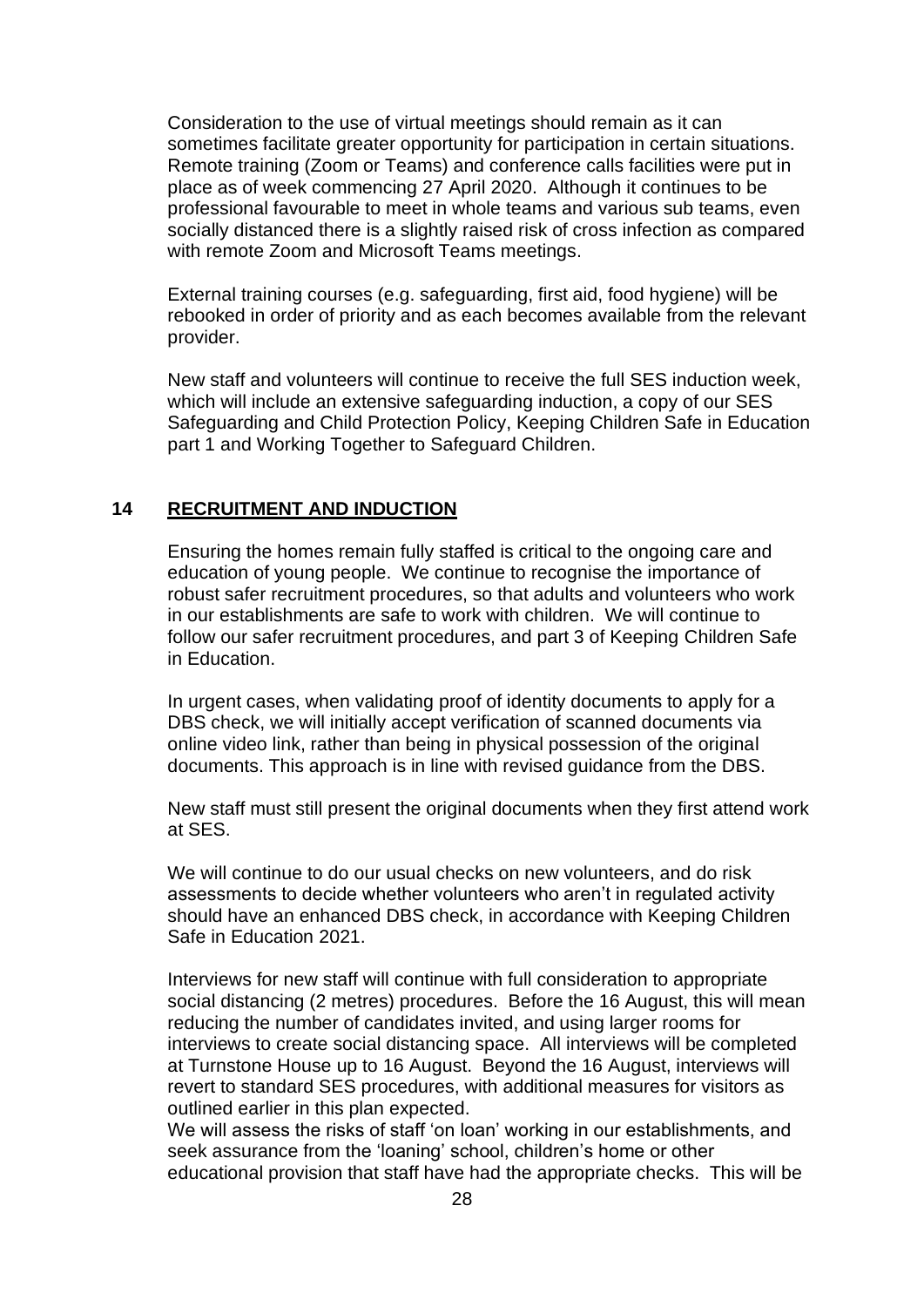completed by the SES Principal or Executive Principal. They will also be added to the Single Central Record.

We will also use the DBS Update Service, where these staff have signed up to it, to check for any new information. Where SES receive staff from another school, children's home or other educational provision, we will judge, on a case-by-case basis, the level of safeguarding induction required. As a minimum, the visiting professional(s) will be provided with a copy of our safeguarding / child protection policy and the name and contact details of the LDPCP and deputy LDPCP.

#### **15 OFFICE TEAMS**

In line with the earlier guidance from the government for all non-essential staff to work from home if possible, SES decided to reduce the number of hours our office teams would be physically present at each establishment. Between Monday 30 March and 25 May 2020, each of our offices (Avocet House and Turnstone House) had one person available between 0900 and 1300 to respond to telephone calls and process admin related enquiries.

From Monday 25 May, following the government guidance being updated to 'stay alert' on 22 May 2020, a gradual and phased return to previous office hours was implemented. The Admin Assistants were available in the office Monday to Friday, between 0900 and 1500 each day. The Administrators identified three full days that they would be available in the office, with two days being retained for home working. Administrators continued to have access to their emails outside of these hours on weekdays, normally between 0830 and 1630.

From Monday 10 May 2021, the Admin Assistants will return to their standard working hours. The Administrators will retain the option of flexible home working and communicate their hours with the SES Principal in advance.

Urgent communication with professionals at either Avocet House or Turnstone House is to be completed through email channels.

#### **16 STAFF DEPLOYMENT DECISIONS**

In order to continue to provide the three core principles of our Covid 19 Action Plan we have made individual staffing decisions that continue to be reviewed by the Director, Operational Director, SES Principal, SES Deputy Principal, Registered Manager and Head of Education. Key decisions taken so far have been:

- Recalling a care worker outside of their two year timescale for completion of the L3 Diploma, with an individual explanation on their personnel file.
- Assistant Care Workers offered full time working pattern in short term